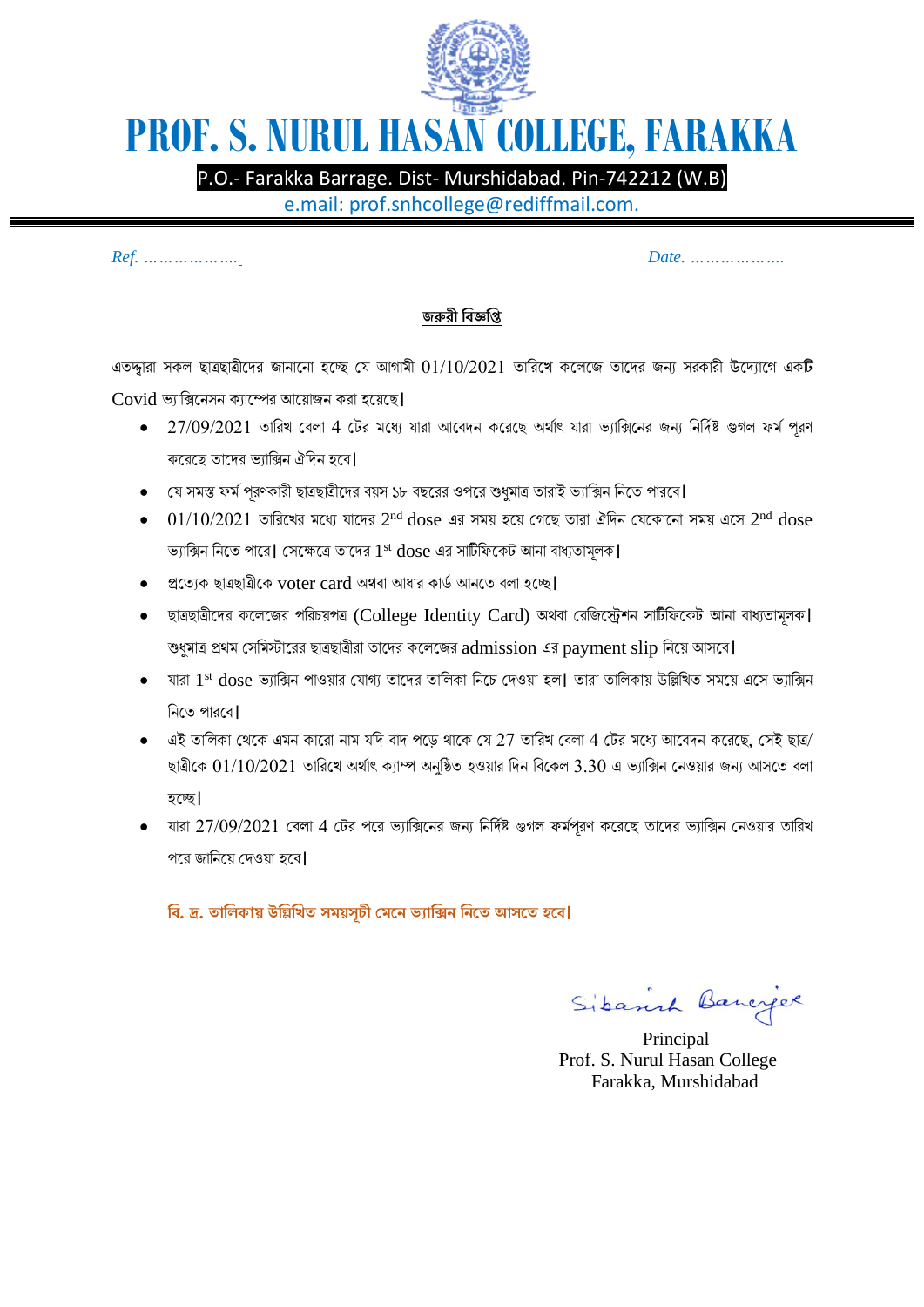|                | List of Students who are eligible for 1st dose vaccination |                        |            |               |                            |
|----------------|------------------------------------------------------------|------------------------|------------|---------------|----------------------------|
| Sl No.         | <b>NAME OF THE STUDENT</b>                                 | <b>SUBJECT/COURSE</b>  | <b>SEM</b> | <b>GENDER</b> | <b>Time of Vaccination</b> |
| 1              | Abdur Rahman                                               | <b>ARABIC HONOURS</b>  | 4TH        | <b>MALE</b>   | 10.30 am to 11.30am        |
| $\overline{2}$ | Ahida Khatun                                               | <b>ARABIC HONOURS</b>  | 1ST        | <b>FEMALE</b> | 10.30 am to 11.30 am       |
| 3              | Aliul sk                                                   | <b>ARABIC HONOURS</b>  | 5TH        | <b>MALE</b>   | 10.30 am to 11.30 am       |
| $\overline{4}$ | Arina parvin                                               | <b>ARABIC HONOURS</b>  | 1ST        | <b>FEMALE</b> | 10.30 am to 11.30am        |
| 5 <sup>5</sup> | Asima Aktari                                               | <b>ARABIC HONOURS</b>  | 4TH        | <b>FEMALE</b> | 10.30 am to 11.30 am       |
| 6              | <b>MAIMUNA KHATUN</b>                                      | <b>ARABIC HONOURS</b>  | 5TH        | <b>FEMALE</b> | 10.30 am to 11.30 am       |
| $\overline{7}$ | <b>MAMUN SK</b>                                            | <b>ARABIC HONOURS</b>  | 2ND        | <b>MALE</b>   | 10.30 am to 11.30am        |
| 8              | Md Atiur Rahman                                            | <b>ARABIC HONOURS</b>  | 5TH        | <b>MALE</b>   | 10.30 am to 11.30am        |
| 9              | Nadima khatun                                              | <b>ARABIC HONOURS</b>  | 2ND        | <b>FEMALE</b> | 10.30 am to 11.30am        |
| 10             | Rajiya khatun                                              | <b>ARABIC HONOURS</b>  | 1ST        | <b>FEMALE</b> | 10.30 am to 11.30am        |
| 11             | Rejaul karim                                               | <b>ARABIC HONOURS</b>  | 3RD        | <b>MALE</b>   | 10.30 am to 11.30am        |
| 12             | Abida sultana                                              | <b>BENGALI HONOURS</b> | 2ND        | <b>FEMALE</b> | 10.30 am to 11.30am        |
| 13             | Afsana Khatun                                              | <b>BENGALI HONOURS</b> | 2ND        | <b>FEMALE</b> | 10.30 am to 11.30am        |
| 14             | <b>ANISHA PARVIN</b>                                       | <b>BENGALI HONOURS</b> | 1ST        | <b>FEMALE</b> | 10.30 am to 11.30am        |
| 15             | <b>Asfak Hossain</b>                                       | <b>BENGALI HONOURS</b> | 4TH        | <b>MALE</b>   | 10.30 am to 11.30am        |
| 16             | Basanti mandal                                             | <b>BENGALI HONOURS</b> | 1ST        | <b>FEMALE</b> | 10.30 am to 11.30am        |
| 17             | Chaina Halder                                              | <b>BENGALI HONOURS</b> | 1ST        | <b>FEMALE</b> | 10.30 am to 11.30am        |
| 18             | Debraj bose                                                | <b>BENGALI HONOURS</b> | 2ND        | <b>MALE</b>   | 10.30 am to 11.30am        |
| 19             | <b>Dibash Mandal</b>                                       | <b>BENGALI HONOURS</b> | 1ST        | <b>MALE</b>   | 10.30 am to 11.30am        |
| 20             | Dipankar Mandal                                            | <b>BENGALI HONOURS</b> | 1ST        | <b>MALE</b>   | 10.30 am to 11.30 am       |
| 21             | <b>DIPTI DAS</b>                                           | <b>BENGALI HONOURS</b> | 4TH        | <b>FEMALE</b> | 10.30 am to 11.30am        |
| 22             | <b>FOUJIA ANJUM</b>                                        | <b>BENGALI HONOURS</b> | 5TH        | <b>FEMALE</b> | 10.30 am to 11.30am        |
| 23             | <b>HAMIDA KHATUN</b>                                       | <b>BENGALI HONOURS</b> | 2ND        | <b>FEMALE</b> | 10.30 am to 11.30am        |
| 24             | <b>HAMIDA KHATUN</b>                                       | <b>BENGALI HONOURS</b> | 2ND        | <b>FEMALE</b> | 10.30 am to 11.30am        |
| 25             | Indrani mandal                                             | <b>BENGALI HONOURS</b> | 2ND        | <b>FEMALE</b> | 10.30 am to 11.30am        |
| 26             | Jalaluddin ahamed                                          | <b>BENGALI HONOURS</b> | 2ND        | <b>MALE</b>   | 10.30 am to 11.30 am       |
| 27             | <b>JINNATUN NESHA</b>                                      | <b>BENGALI HONOURS</b> | 2ND        | <b>FEMALE</b> | 10.30 am to 11.30am        |
| 28             | Kajal Chowdhury                                            | <b>BENGALI HONOURS</b> | 2ND        | <b>FEMALE</b> | 10.30 am to 11.30am        |
| 29             | Khatija khatun                                             | <b>BENGALI HONOURS</b> | 4TH        | <b>FEMALE</b> | 10.30 am to 11.30am        |
| 30             | Kulsum khatun                                              | <b>BENGALI HONOURS</b> | 2ND        | <b>FEMALE</b> | 10.30 am to 11.30am        |
| 31             | <b>LAB KUMAR MANDAL</b>                                    | <b>BENGALI HONOURS</b> | 4TH        | <b>MALE</b>   | 10.30 am to 11.30am        |
| 32             | <b>Mahafuz Alam Ansary</b>                                 | <b>BENGALI HONOURS</b> | 1ST        | <b>MALE</b>   | 10.30 am to 11.30am        |
| 33             | Masidur rahaman                                            | <b>BENGALI HONOURS</b> | 2ND        | <b>MALE</b>   | 10.30 am to 11.30am        |
| 34             | <b>Masidur Rahaman</b>                                     | <b>BENGALI HONOURS</b> | 1ST        | <b>MALE</b>   | 10.30 am to 11.30am        |
| 35             | <b>MD HELALUDDIN SK</b>                                    | <b>BENGALI HONOURS</b> | 2ND        | <b>MALE</b>   | 10.30 am to 11.30am        |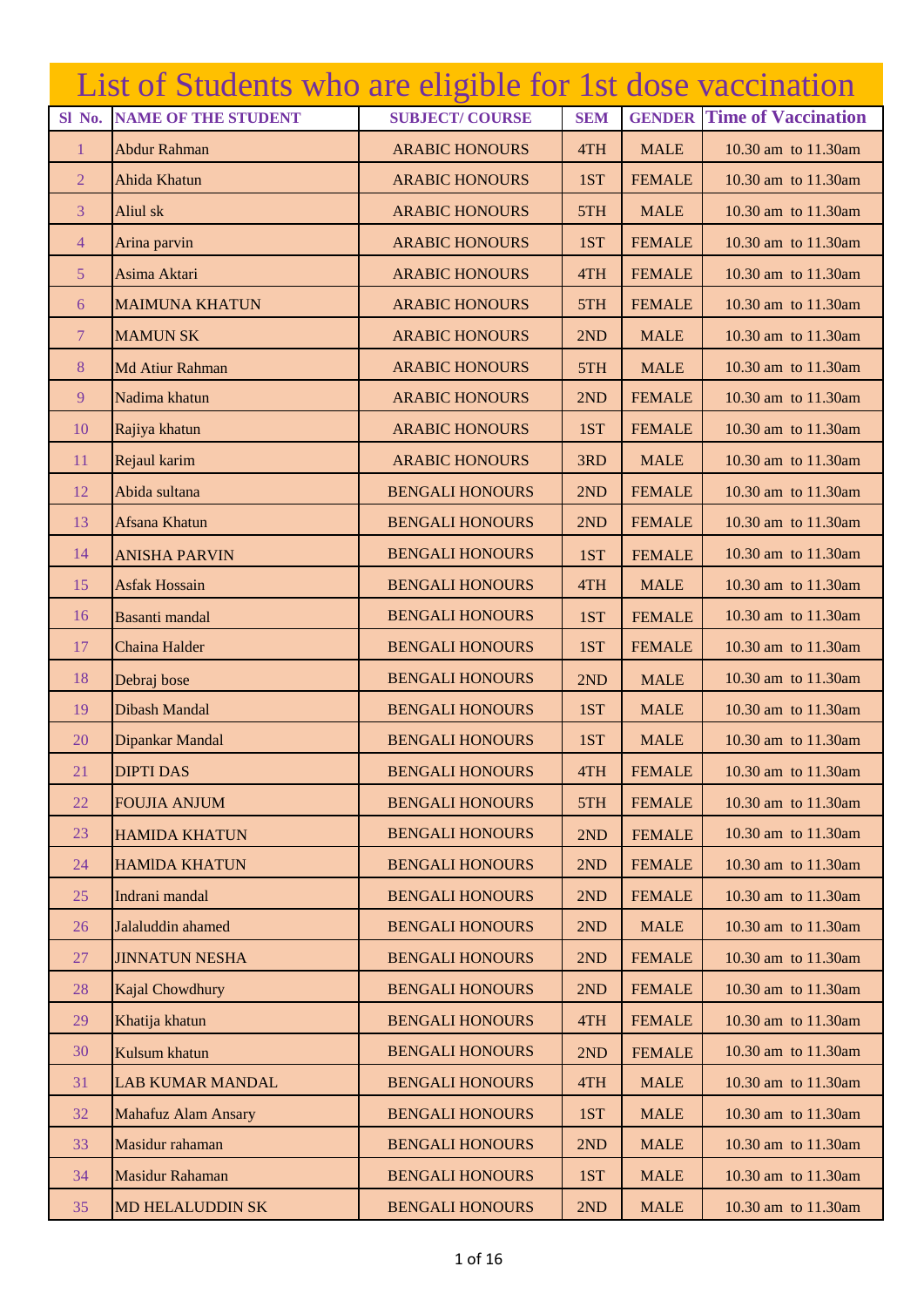|        | List of Students who are eligible for 1st dose vaccination |                          |            |               |                            |
|--------|------------------------------------------------------------|--------------------------|------------|---------------|----------------------------|
| Sl No. | <b>NAME OF THE STUDENT</b>                                 | <b>SUBJECT/COURSE</b>    | <b>SEM</b> | <b>GENDER</b> | <b>Time of Vaccination</b> |
| 36     | Md Mabood Hossain                                          | <b>BENGALI HONOURS</b>   | 4TH        | <b>MALE</b>   | 10.30 am to 11.30am        |
| 37     | Md Mukul Rahaman                                           | <b>BENGALI HONOURS</b>   | 2ND        | <b>MALE</b>   | 10.30 am to 11.30 am       |
| 38     | Md Nasir Hossain                                           | <b>BENGALI HONOURS</b>   | 2ND        | <b>MALE</b>   | 10.30 am to 11.30 am       |
| 39     | Md Riaz Ali                                                | <b>BENGALI HONOURS</b>   | 1ST        | <b>MALE</b>   | 10.30 am to 11.30am        |
| 40     | <b>MEHRAB HOSSAIN</b>                                      | <b>BENGALI HONOURS</b>   | 4TH        | <b>MALE</b>   | 10.30 am to 11.30 am       |
| 41     | <b>Mintu Roy</b>                                           | <b>BENGALI HONOURS</b>   | 4TH        | <b>MALE</b>   | 10.30 am to 11.30 am       |
| 42     | <b>Mou Mandal</b>                                          | <b>BENGALI HONOURS</b>   | 1ST        | <b>FEMALE</b> | 10.30 am to 11.30am        |
| 43     | Nargis Khatun                                              | <b>BENGALI HONOURS</b>   | 1ST        | <b>FEMALE</b> | 10.30 am to 11.30am        |
| 44     | <b>PRADIP ROBIDAS</b>                                      | <b>BENGALI HONOURS</b>   | 2ND        | <b>MALE</b>   | 10.30 am to 11.30 am       |
| 45     | Pranab Mandal                                              | <b>BENGALI HONOURS</b>   | 4TH        | <b>MALE</b>   | 10.30 am to 11.30am        |
| 46     | Priti Pramanik                                             | <b>BENGALI HONOURS</b>   | 2ND        | <b>FEMALE</b> | 10.30 am to 11.30am        |
| 47     | <b>RAHUL SK</b>                                            | <b>BENGALI HONOURS</b>   | 1ST        | <b>MALE</b>   | 10.30 am to 11.30am        |
| 48     | Raj halder                                                 | <b>BENGALI HONOURS</b>   | 4TH        | <b>MALE</b>   | 10.30 am to 11.30am        |
| 49     | <b>Ramen Mandal</b>                                        | <b>BENGALI HONOURS</b>   | 5TH        | <b>MALE</b>   | 10.30 am to 11.30am        |
| 50     | Riya chowdhury                                             | <b>BENGALI HONOURS</b>   | 2ND        | <b>FEMALE</b> | 10.30 am to 11.30am        |
| 51     | Rupali Mandal                                              | <b>BENGALI HONOURS</b>   | 5TH        | <b>FEMALE</b> | 10.30 am to 11.30am        |
| 52     | <b>SABINA KHATUN</b>                                       | <b>BENGALI HONOURS</b>   | 4TH        | <b>FEMALE</b> | 10.30 am to 11.30am        |
| 53     | Sagor ali                                                  | <b>BENGALI HONOURS</b>   | 1ST        | <b>MALE</b>   | 10.30 am to 11.30am        |
| 54     | Sahanaj khatun                                             | <b>BENGALI HONOURS</b>   | 1ST        | <b>FEMALE</b> | 10.30 am to 11.30am        |
| 55     | <b>SAHEB MANDAL</b>                                        | <b>BENGALI HONOURS</b>   | 4TH        | <b>MALE</b>   | 10.30 am to 11.30am        |
| 56     | <b>SAIRA BANU</b>                                          | <b>BENGALI HONOURS</b>   | 1ST        | <b>FEMALE</b> | 10.30 am to 11.30am        |
| 57     | Salma Siddika                                              | <b>BENGALI HONOURS</b>   | 2ND        | <b>FEMALE</b> | 10.30 am to 11.30am        |
| 58     | Samar Halder                                               | <b>BENGALI HONOURS</b>   | 4TH        | <b>MALE</b>   | 10.30 am to 11.30am        |
| 59     | <b>SANCHITA MANDAL</b>                                     | <b>BENGALI HONOURS</b>   | 2ND        | <b>FEMALE</b> | 10.30 am to 11.30am        |
| 60     | Sankar mahaldar                                            | <b>BENGALI HONOURS</b>   | 5TH        | <b>MALE</b>   | 10.30 am to 11.30am        |
| 61     | Shilpa khatun                                              | <b>BENGALI HONOURS</b>   | 5TH        | <b>FEMALE</b> | 10.30 am to 11.30 am       |
| 62     | Sibani mandal                                              | <b>BENGALI HONOURS</b>   | 4TH        | <b>FEMALE</b> | 10.30 am to 11.30am        |
| 63     | Soma Mandal                                                | <b>BENGALI HONOURS</b>   | 4TH        | <b>FEMALE</b> | 10.30 am to 11.30am        |
| 64     | Sonali haldar                                              | <b>BENGALI HONOURS</b>   | 1ST        | <b>FEMALE</b> | 10.30 am to 11.30am        |
| 65     | <b>SUBHANKAR MANDAL</b>                                    | <b>BENGALI HONOURS</b>   | 4TH        | <b>MALE</b>   | 10.30 am to 11.30am        |
| 66     | Suiti Mandal                                               | <b>BENGALI HONOURS</b>   | 1ST        | <b>FEMALE</b> | 10.30 am to 11.30am        |
| 67     | <b>TANUSHRI MANDAL</b>                                     | <b>BENGALI HONOURS</b>   | 4TH        | <b>FEMALE</b> | 10.30 am to 11.30am        |
| 68     | Tarun pramanik                                             | <b>BENGALI HONOURS</b>   | 5TH        | <b>MALE</b>   | 10.30 am to 11.30am        |
| 69     | <b>UMME SALMA</b>                                          | <b>BENGALI HONOURS</b>   | 1ST        | <b>FEMALE</b> | 10.30 am to 11.30 am       |
| 70     | Najir hossain                                              | <b>ECONOMICE HONOURS</b> | 1ST        | <b>MALE</b>   | 10.30 am to 11.30am        |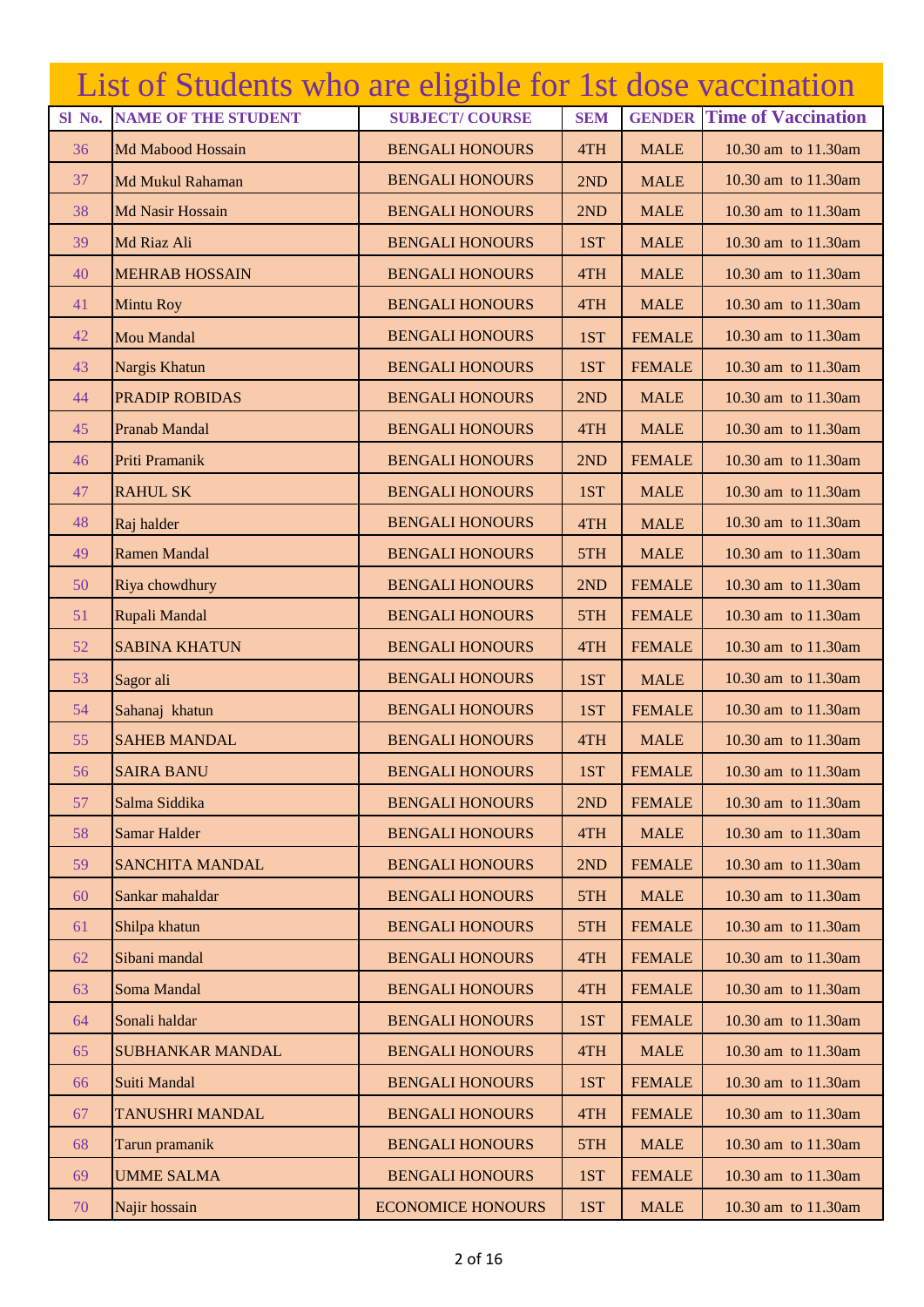|        | List of Students who are eligible for 1st dose vaccination |                          |            |               |                            |
|--------|------------------------------------------------------------|--------------------------|------------|---------------|----------------------------|
| Sl No. | <b>NAME OF THE STUDENT</b>                                 | <b>SUBJECT/COURSE</b>    | <b>SEM</b> | <b>GENDER</b> | <b>Time of Vaccination</b> |
| 71     | Sanul sk                                                   | <b>ECONOMICE HONOURS</b> | 2ND        | <b>MALE</b>   | 10.30 am to 11.30am        |
| 72     | Abhilasma Mandal                                           | <b>EDUCATION HONOURS</b> | 3RD        | <b>MALE</b>   | 10.30 am to 11.30am        |
| 73     | Abu kalam                                                  | <b>EDUCATION HONOURS</b> | 5TH        | <b>MALE</b>   | 10.30 am to 11.30am        |
| 74     | Aktari khatun                                              | <b>EDUCATION HONOURS</b> | 4TH        | <b>FEMALE</b> | 10.30 am to 11.30am        |
| 75     | Almara khatun                                              | <b>EDUCATION HONOURS</b> | 4TH        | <b>FEMALE</b> | 10.30 am to 11.30am        |
| 76     | <b>AMINUL ISLAM</b>                                        | <b>EDUCATION HONOURS</b> | 5TH        | <b>MALE</b>   | 10.30 am to 11.30am        |
| 77     | Apurba Mandal                                              | <b>EDUCATION HONOURS</b> | 5TH        | <b>MALE</b>   | 10.30 am to 11.30am        |
| 78     | Dipankar mandal                                            | <b>EDUCATION HONOURS</b> | 4TH        | <b>MALE</b>   | 10.30 am to 11.30am        |
| 79     | Gourab Saha                                                | <b>EDUCATION HONOURS</b> | 2ND        | <b>MALE</b>   | 10.30 am to 11.30am        |
| 80     | <b>HAKIMIN MOMIN</b>                                       | <b>EDUCATION HONOURS</b> | 2ND        | <b>MALE</b>   | 10.30 am to 11.30 am       |
| 81     | Hasina parvin                                              | <b>EDUCATION HONOURS</b> | 2ND        | <b>FEMALE</b> | 10.30 am to 11.30 am       |
| 82     | <b>Hedatun Nesha</b>                                       | <b>EDUCATION HONOURS</b> | 1ST        | <b>FEMALE</b> | 10.30 am to 11.30am        |
| 83     | Husnara khatun                                             | <b>EDUCATION HONOURS</b> | 1ST        | <b>FEMALE</b> | 10.30 am to 11.30am        |
| 84     | Jamiara khatun                                             | <b>EDUCATION HONOURS</b> | 1ST        | <b>FEMALE</b> | 10.30 am to 11.30am        |
| 85     | <b>JEMIMA YEASMIN</b>                                      | <b>EDUCATION HONOURS</b> | 1ST        | <b>FEMALE</b> | 10.30 am to 11.30 am       |
| 86     | Jharna khatun                                              | <b>EDUCATION HONOURS</b> | 1ST        | <b>FEMALE</b> | 10.30 am to 11.30am        |
| 87     | Jiban mandal                                               | <b>EDUCATION HONOURS</b> | 1ST        | <b>MALE</b>   | 10.30 am to 11.30am        |
| 88     | Juli khatun                                                | <b>EDUCATION HONOURS</b> | 2ND        | <b>FEMALE</b> | 10.30 am to 11.30am        |
| 89     | Khadija khatun                                             | <b>EDUCATION HONOURS</b> | 1ST        | <b>FEMALE</b> | 10.30 am to 11.30am        |
| 90     | Maksud alam                                                | <b>EDUCATION HONOURS</b> | 1ST        | <b>MALE</b>   | 10.30 am to 11.30am        |
| 91     | Maksud alam                                                | <b>EDUCATION HONOURS</b> | 1ST        | <b>MALE</b>   | 10.30 am to 11.30am        |
| 92     | Manirul sk                                                 | <b>EDUCATION HONOURS</b> | 1ST        | <b>MALE</b>   | 10.30 am to 11.30am        |
| 93     | Masuma khatun                                              | <b>EDUCATION HONOURS</b> | 4TH        | <b>FEMALE</b> | 10.30 am to 11.30am        |
| 94     | Md Sohel Rana                                              | <b>EDUCATION HONOURS</b> | 1ST        | <b>MALE</b>   | 10.30 am to 11.30am        |
| 95     | MOSAMMED SUHAGI KHATUN                                     | <b>EDUCATION HONOURS</b> | 2ND        | <b>FEMALE</b> | 10.30 am to 11.30am        |
| 96     | Mousomi sultana                                            | <b>EDUCATION HONOURS</b> | 2ND        | <b>FEMALE</b> | 10.30 am to 11.30am        |
| 97     | <b>MUSADDEK ALI</b>                                        | <b>EDUCATION HONOURS</b> | 4TH        | <b>MALE</b>   | 10.30 am to 11.30am        |
| 98     | Pankaj Mandal                                              | <b>EDUCATION HONOURS</b> | 1ST        | <b>MALE</b>   | 10.30 am to 11.30am        |
| 99     | Papai Saha                                                 | <b>EDUCATION HONOURS</b> | 2ND        | <b>MALE</b>   | 10.30 am to 11.30 am       |
| 100    | Provash mandal                                             | <b>EDUCATION HONOURS</b> | 1ST        | <b>MALE</b>   | 10.30 am to 11.30am        |
| 101    | <b>PUJA DAS</b>                                            | <b>EDUCATION HONOURS</b> | 5TH        | <b>FEMALE</b> | 11.30 am to 12.30 pm       |
| 102    | Radha mandal                                               | <b>EDUCATION HONOURS</b> | 1ST        | <b>FEMALE</b> | 11.30 am to 12.30 pm       |
| 103    | Rajib Akhtar                                               | <b>EDUCATION HONOURS</b> | 4TH        | <b>MALE</b>   | 11.30 am to 12.30 pm       |
| 104    | Raju mandal                                                | <b>EDUCATION HONOURS</b> | 4TH        | <b>MALE</b>   | 11.30 am to 12.30 pm       |
| 105    | <b>RENESA KHATUN</b>                                       | <b>EDUCATION HONOURS</b> | 1ST        | <b>FEMALE</b> | 11.30 am to 12.30 pm       |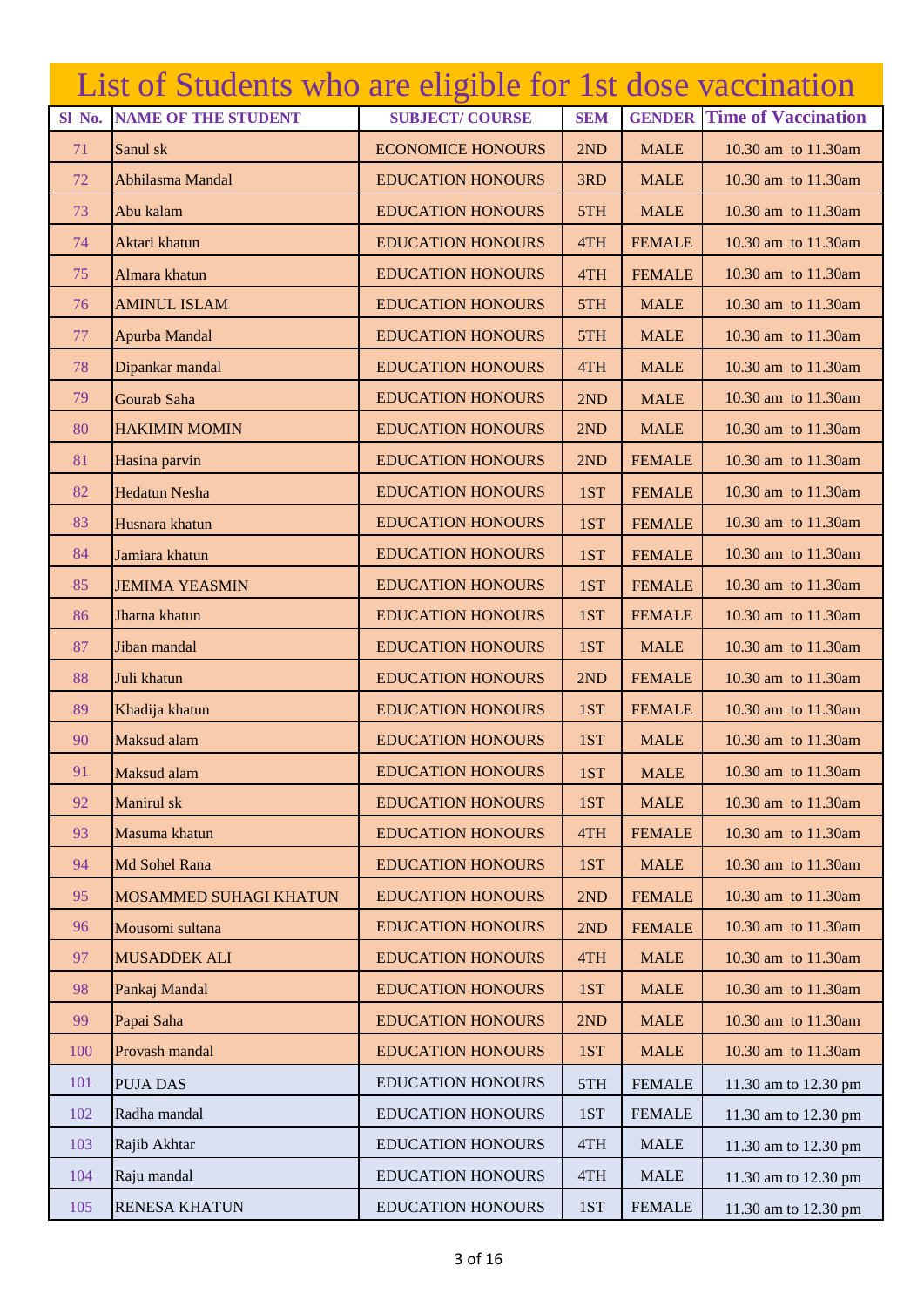|        | List of Students who are eligible for 1st dose vaccination |                          |            |               |                            |
|--------|------------------------------------------------------------|--------------------------|------------|---------------|----------------------------|
| Sl No. | <b>NAME OF THE STUDENT</b>                                 | <b>SUBJECT/COURSE</b>    | <b>SEM</b> | <b>GENDER</b> | <b>Time of Vaccination</b> |
| 106    | Rituparna Saha                                             | <b>EDUCATION HONOURS</b> | 4TH        | <b>FEMALE</b> | 11.30 am to 12.30 pm       |
| 107    | Rojina Khatun                                              | <b>EDUCATION HONOURS</b> | 2ND        | <b>FEMALE</b> | 11.30 am to 12.30 pm       |
| 108    | Sabana Yasmin                                              | <b>EDUCATION HONOURS</b> | 1ST        | <b>FEMALE</b> | 11.30 am to 12.30 pm       |
| 109    | Sabina parvin                                              | <b>EDUCATION HONOURS</b> | 1ST        | <b>FEMALE</b> | 11.30 am to 12.30 pm       |
| 110    | Sadhan mandal                                              | <b>EDUCATION HONOURS</b> | 2ND        | <b>MALE</b>   | 11.30 am to 12.30 pm       |
| 111    | Sagira Khatun                                              | <b>EDUCATION HONOURS</b> | 1ST        | <b>FEMALE</b> | 11.30 am to 12.30 pm       |
| 112    | Samim Hossain                                              | <b>EDUCATION HONOURS</b> | 1ST        | <b>MALE</b>   | 11.30 am to 12.30 pm       |
| 113    | Sarida Khatun                                              | <b>EDUCATION HONOURS</b> | 4TH        | <b>FEMALE</b> | 11.30 am to 12.30 pm       |
| 114    | <b>SAYEM ALI</b>                                           | <b>EDUCATION HONOURS</b> | 2ND        | <b>MALE</b>   | 11.30 am to 12.30 pm       |
| 115    | Sehenara Khatun                                            | <b>EDUCATION HONOURS</b> | 1ST        | <b>FEMALE</b> | 11.30 am to 12.30 pm       |
| 116    | Sudip mandal                                               | <b>EDUCATION HONOURS</b> | 2ND        | <b>MALE</b>   | 11.30 am to 12.30 pm       |
| 117    | Sujata Mandal                                              | <b>EDUCATION HONOURS</b> | 1ST        | <b>FEMALE</b> | 11.30 am to 12.30 pm       |
| 118    | <b>SUMAN MANDAL</b>                                        | <b>EDUCATION HONOURS</b> | 2ND        | <b>MALE</b>   | 11.30 am to 12.30 pm       |
| 119    | Tabab suma Afruja                                          | <b>EDUCATION HONOURS</b> | 2ND        | <b>FEMALE</b> | 11.30 am to 12.30 pm       |
| 120    | <b>TANU DAS</b>                                            | <b>EDUCATION HONOURS</b> | 1ST        | <b>MALE</b>   | 11.30 am to 12.30 pm       |
| 121    | <b>TANU DAS</b>                                            | <b>EDUCATION HONOURS</b> | 1ST        | <b>MALE</b>   | 11.30 am to 12.30 pm       |
| 122    | Taslima Khatun                                             | <b>EDUCATION HONOURS</b> | 1ST        | <b>FEMALE</b> | 11.30 am to 12.30 pm       |
| 123    | Toufik Islam                                               | <b>EDUCATION HONOURS</b> | 2ND        | <b>MALE</b>   | 11.30 am to 12.30 pm       |
| 124    | Tousifur Rahaman                                           | <b>EDUCATION HONOURS</b> | 2ND        | <b>MALE</b>   | 11.30 am to 12.30 pm       |
| 125    | Tusi Mondal                                                | <b>EDUCATION HONOURS</b> | 1ST        | <b>FEMALE</b> | 11.30 am to 12.30 pm       |
| 126    | Abu Sufian                                                 | <b>ENGLISH HONOUES</b>   | 2ND        | <b>MALE</b>   | 11.30 am to 12.30 pm       |
| 127    | Amit Karmakar                                              | <b>ENGLISH HONOUES</b>   | 4TH        | <b>MALE</b>   | 11.30 am to 12.30 pm       |
| 128    | Anamika Ghosh                                              | <b>ENGLISH HONOUES</b>   | 1ST        | <b>FEMALE</b> | 11.30 am to 12.30 pm       |
| 129    | Anuwar Hossain                                             | <b>ENGLISH HONOUES</b>   | 2ND        | <b>MALE</b>   | 11.30 am to 12.30 pm       |
| 130    | Arifa khatun                                               | <b>ENGLISH HONOUES</b>   | 2ND        | <b>FEMALE</b> | 11.30 am to 12.30 pm       |
| 131    | <b>Baby Ghosh</b>                                          | <b>ENGLISH HONOUES</b>   | 4TH        | <b>FEMALE</b> | 11.30 am to 12.30 pm       |
| 132    | <b>Biswajit Mandal</b>                                     | <b>ENGLISH HONOUES</b>   | 1ST        | <b>MALE</b>   | 11.30 am to 12.30 pm       |
| 133    | <b>DISHA MONDAL</b>                                        | <b>ENGLISH HONOUES</b>   | 4TH        | <b>FEMALE</b> | 11.30 am to 12.30 pm       |
| 134    | Emrina Parvin                                              | <b>ENGLISH HONOUES</b>   | 4TH        | <b>FEMALE</b> | 11.30 am to 12.30 pm       |
| 135    | Emtiaz saikh                                               | <b>ENGLISH HONOUES</b>   | 2ND        | <b>MALE</b>   | 11.30 am to 12.30 pm       |
| 136    | Fatema Tuj Zohora                                          | <b>ENGLISH HONOUES</b>   | 4TH        | <b>FEMALE</b> | 11.30 am to 12.30 pm       |
| 137    | Fatema Tuj Zohora                                          | <b>ENGLISH HONOUES</b>   | 4TH        | <b>FEMALE</b> | 11.30 am to 12.30 pm       |
| 138    | Golam kibria                                               | <b>ENGLISH HONOUES</b>   | 4TH        | <b>MALE</b>   | 11.30 am to 12.30 pm       |
| 139    | Ipsita Sarkar                                              | <b>ENGLISH HONOUES</b>   | 1ST        | <b>FEMALE</b> | 11.30 am to 12.30 pm       |
| 140    | Jakia sultana                                              | <b>ENGLISH HONOUES</b>   | 4TH        | <b>FEMALE</b> | 11.30 am to 12.30 pm       |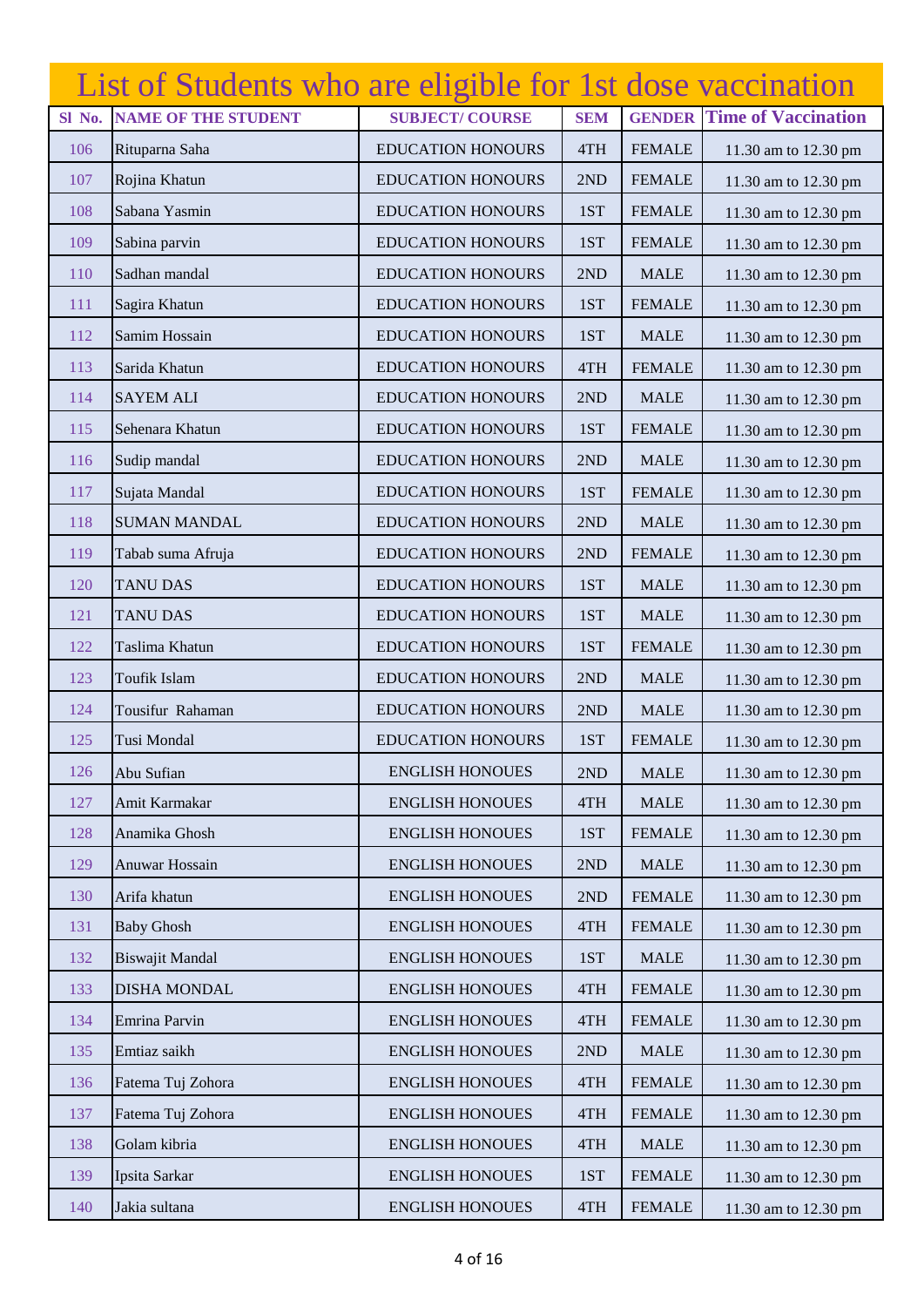|        | List of Students who are eligible for 1st dose vaccination |                        |            |               |                            |
|--------|------------------------------------------------------------|------------------------|------------|---------------|----------------------------|
| Sl No. | <b>NAME OF THE STUDENT</b>                                 | <b>SUBJECT/COURSE</b>  | <b>SEM</b> | <b>GENDER</b> | <b>Time of Vaccination</b> |
| 141    | Jannatun nesha firdous                                     | <b>ENGLISH HONOUES</b> | 4TH        | <b>FEMALE</b> | 11.30 am to 12.30 pm       |
| 142    | Juhina Parvin                                              | <b>ENGLISH HONOUES</b> | 2ND        | <b>MALE</b>   | 11.30 am to 12.30 pm       |
| 143    | Lalchand mandal                                            | <b>ENGLISH HONOUES</b> | 2ND        | <b>MALE</b>   | 11.30 am to 12.30 pm       |
| 144    | Lalita Chowdhury                                           | <b>ENGLISH HONOUES</b> | 4TH        | <b>FEMALE</b> | 11.30 am to 12.30 pm       |
| 145    | Masum Alam                                                 | <b>ENGLISH HONOUES</b> | 2ND        | <b>MALE</b>   | 11.30 am to 12.30 pm       |
| 146    | Md Habib Mostafa                                           | <b>ENGLISH HONOUES</b> | 4TH        | <b>MALE</b>   | 11.30 am to 12.30 pm       |
| 147    | Md Nasiruddin Sultan Hossain                               | <b>ENGLISH HONOUES</b> | 2ND        | <b>MALE</b>   | 11.30 am to 12.30 pm       |
| 148    | Md.Saniul Akhter                                           | <b>ENGLISH HONOUES</b> | 4TH        | <b>MALE</b>   | 11.30 am to 12.30 pm       |
| 149    | Moumita Ghosh                                              | <b>ENGLISH HONOUES</b> | 1ST        | <b>FEMALE</b> | 11.30 am to 12.30 pm       |
| 150    | Mousumi khatun                                             | <b>ENGLISH HONOUES</b> | 2ND        | <b>FEMALE</b> | 11.30 am to 12.30 pm       |
| 151    | Mst Fatema Khatun                                          | <b>ENGLISH HONOUES</b> | 2ND        | <b>FEMALE</b> | 11.30 am to 12.30 pm       |
| 152    | Musfikur Rahaman                                           | <b>ENGLISH HONOUES</b> | 1ST        | <b>MALE</b>   | 11.30 am to 12.30 pm       |
| 153    | Najifa Firdous                                             | <b>ENGLISH HONOUES</b> | 1ST        | <b>FEMALE</b> | 11.30 am to 12.30 pm       |
| 154    | Namrita Singha                                             | <b>ENGLISH HONOUES</b> | 1ST        | <b>FEMALE</b> | 11.30 am to 12.30 pm       |
| 155    | Nargish Parvin                                             | <b>ENGLISH HONOUES</b> | 2ND        | <b>FEMALE</b> | 11.30 am to 12.30 pm       |
| 156    | Nazia Sultana                                              | <b>ENGLISH HONOUES</b> | 4TH        | <b>FEMALE</b> | 11.30 am to 12.30 pm       |
| 157    | Nazmul Hossain                                             | <b>ENGLISH HONOUES</b> | 1ST        | <b>MALE</b>   | 11.30 am to 12.30 pm       |
| 158    | Nilima Sarkar                                              | <b>ENGLISH HONOUES</b> | 4TH        | <b>FEMALE</b> | 11.30 am to 12.30 pm       |
| 159    | <b>NOBAHAR KHATUN</b>                                      | <b>ENGLISH HONOUES</b> | 2ND        | <b>FEMALE</b> | 11.30 am to 12.30 pm       |
| 160    | Osman sk                                                   | <b>ENGLISH HONOUES</b> | 4TH        | <b>MALE</b>   | 11.30 am to 12.30 pm       |
| 161    | PAROMITA MANDAL                                            | <b>ENGLISH HONOUES</b> | 2ND        | <b>FEMALE</b> | 11.30 am to 12.30 pm       |
| 162    | Rabiul Islam                                               | <b>ENGLISH HONOUES</b> | 2ND        | <b>MALE</b>   | 11.30 am to 12.30 pm       |
| 163    | <b>RAISUDDIN SK</b>                                        | <b>ENGLISH HONOUES</b> | 2ND        | <b>MALE</b>   | 11.30 am to 12.30 pm       |
| 164    | Raj Nunia                                                  | <b>ENGLISH HONOUES</b> | 1ST        | <b>MALE</b>   | 11.30 am to 12.30 pm       |
| 165    | Riya Ghosh                                                 | <b>ENGLISH HONOUES</b> | 1ST        | <b>FEMALE</b> | 11.30 am to 12.30 pm       |
| 166    | Romisha Ahmed.                                             | <b>ENGLISH HONOUES</b> | 1ST        | <b>FEMALE</b> | 11.30 am to 12.30 pm       |
| 167    | Ruhul Amin                                                 | <b>ENGLISH HONOUES</b> | 5TH        | <b>MALE</b>   | 11.30 am to 12.30 pm       |
| 168    | <b>RUPAI MANDAL</b>                                        | <b>ENGLISH HONOUES</b> | 4TH        | <b>MALE</b>   | 11.30 am to 12.30 pm       |
| 169    | Sahadat Hossain                                            | <b>ENGLISH HONOUES</b> | 4TH        | <b>MALE</b>   | 11.30 am to 12.30 pm       |
| 170    | Shashanka mandal                                           | <b>ENGLISH HONOUES</b> | 2ND        | <b>MALE</b>   | 11.30 am to 12.30 pm       |
| 171    | SHIDRATUN MUNTAHA                                          | <b>ENGLISH HONOUES</b> | 2ND        | <b>FEMALE</b> | 11.30 am to 12.30 pm       |
| 172    | Sibai ghosh                                                | <b>ENGLISH HONOUES</b> | 4TH        | <b>MALE</b>   | 11.30 am to 12.30 pm       |
| 173    | Sk Azizur Rahaman                                          | <b>ENGLISH HONOUES</b> | 4TH        | <b>MALE</b>   | 11.30 am to 12.30 pm       |
| 174    | Sohel Hossain                                              | <b>ENGLISH HONOUES</b> | 1ST        | <b>MALE</b>   | 11.30 am to 12.30 pm       |
| 175    | <b>SOLEMAN SK</b>                                          | <b>ENGLISH HONOUES</b> | 4TH        | <b>MALE</b>   | 11.30 am to 12.30 pm       |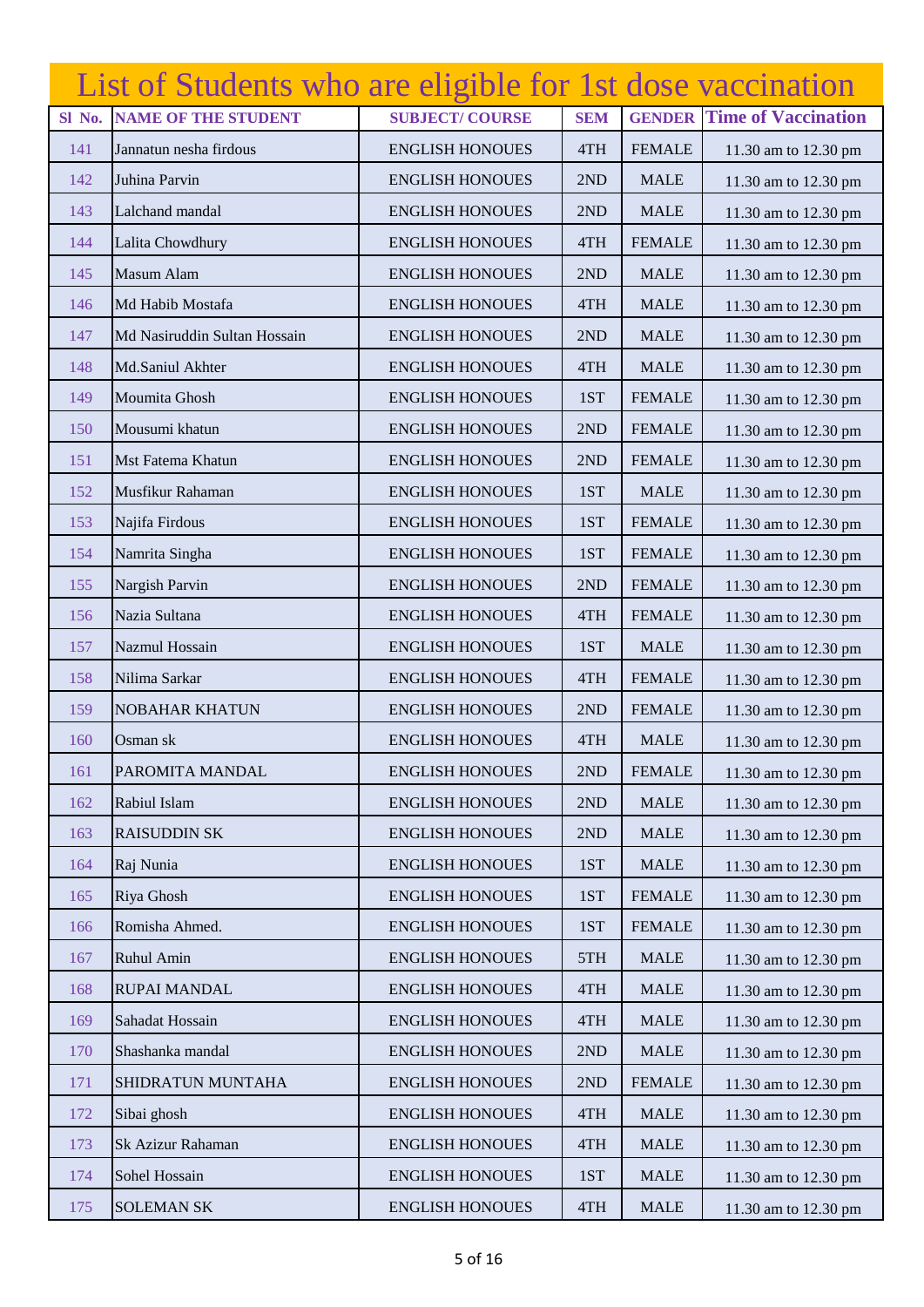|        | List of Students who are eligible for 1st dose vaccination |                          |            |               |                            |
|--------|------------------------------------------------------------|--------------------------|------------|---------------|----------------------------|
| Sl No. | <b>NAME OF THE STUDENT</b>                                 | <b>SUBJECT/COURSE</b>    | <b>SEM</b> | <b>GENDER</b> | <b>Time of Vaccination</b> |
| 176    | Suhana Parvin                                              | <b>ENGLISH HONOUES</b>   | 1ST        | <b>FEMALE</b> | 11.30 am to 12.30 pm       |
| 177    | Sujay Mandal                                               | <b>ENGLISH HONOUES</b>   | 2ND        | <b>MALE</b>   | 11.30 am to 12.30 pm       |
| 178    | Sultana Kaniz Fatema                                       | <b>ENGLISH HONOUES</b>   | 1ST        | <b>FEMALE</b> | 11.30 am to 12.30 pm       |
| 179    | Suraj Ahammed                                              | <b>ENGLISH HONOUES</b>   | 4TH        | <b>MALE</b>   | 11.30 am to 12.30 pm       |
| 180    | Surya Deb Mandal                                           | <b>ENGLISH HONOUES</b>   | 4TH        | <b>MALE</b>   | 11.30 am to 12.30 pm       |
| 181    | Yeashmin Sultana                                           | <b>ENGLISH HONOUES</b>   | 2ND        | <b>FEMALE</b> | 11.30 am to 12.30 pm       |
| 182    | Zubair Sahin Akhtar                                        | <b>ENGLISH HONOUES</b>   | 1ST        | <b>MALE</b>   | 11.30 am to 12.30 pm       |
| 183    | <b>ABDUL AZIZ</b>                                          | <b>GEOGRAPHY HONOURS</b> | 1ST        | <b>MALE</b>   | 11.30 am to 12.30 pm       |
| 184    | <b>Abdul Rakib</b>                                         | <b>GEOGRAPHY HONOURS</b> | 1ST        | <b>MALE</b>   | 11.30 am to 12.30 pm       |
| 185    | <b>ASIKUL ISLAM</b>                                        | <b>GEOGRAPHY HONOURS</b> | 4TH        | <b>MALE</b>   | 11.30 am to 12.30 pm       |
| 186    | <b>AYESHA KHATUN</b>                                       | <b>GEOGRAPHY HONOURS</b> | 2ND        | <b>FEMALE</b> | 11.30 am to 12.30 pm       |
| 187    | Bapan ghosh                                                | <b>GEOGRAPHY HONOURS</b> | 2ND        | <b>MALE</b>   | 11.30 am to 12.30 pm       |
| 188    | <b>Bidhan Mandal</b>                                       | <b>GEOGRAPHY HONOURS</b> | 4TH        | <b>MALE</b>   | 11.30 am to 12.30 pm       |
| 189    | <b>Biplab Mandal</b>                                       | <b>GEOGRAPHY HONOURS</b> | 2ND        | <b>MALE</b>   | 11.30 am to 12.30 pm       |
| 190    | <b>DEBASISH MANDAL</b>                                     | <b>GEOGRAPHY HONOURS</b> | 4TH        | <b>MALE</b>   | 11.30 am to 12.30 pm       |
| 191    | Farhana Rahman                                             | <b>GEOGRAPHY HONOURS</b> | 2ND        | <b>FEMALE</b> | 11.30 am to 12.30 pm       |
| 192    | Ferdaus Hossain                                            | <b>GEOGRAPHY HONOURS</b> | 1ST        | <b>MALE</b>   | 11.30 am to 12.30 pm       |
| 193    | <b>GOUSIYA KHATUN</b>                                      | <b>GEOGRAPHY HONOURS</b> | 2ND        | <b>FEMALE</b> | 11.30 am to 12.30 pm       |
| 194    | Haidar Nawaz                                               | <b>GEOGRAPHY HONOURS</b> | 2ND        | <b>MALE</b>   | 11.30 am to 12.30 pm       |
| 195    | <b>Istiak Sk</b>                                           | <b>GEOGRAPHY HONOURS</b> | 2ND        | <b>MALE</b>   | 11.30 am to 12.30 pm       |
| 196    | <b>JAYANTA DAS</b>                                         | <b>GEOGRAPHY HONOURS</b> | 1ST        | <b>MALE</b>   | 11.30 am to 12.30 pm       |
| 197    | Kabejul alam                                               | <b>GEOGRAPHY HONOURS</b> | 4TH        | <b>MALE</b>   | 11.30 am to 12.30 pm       |
| 198    | Madhumita Ghosh                                            | <b>GEOGRAPHY HONOURS</b> | 1ST        | <b>MALE</b>   | 11.30 am to 12.30 pm       |
| 199    | Masidur Rahaman                                            | <b>GEOGRAPHY HONOURS</b> | 1ST        | <b>MALE</b>   | 11.30 am to 12.30 pm       |
| 200    | Masuma Mustari                                             | <b>GEOGRAPHY HONOURS</b> | 2ND        | <b>FEMALE</b> | 11.30 am to 12.30 pm       |
| 201    | Md Asamuddin                                               | <b>GEOGRAPHY HONOURS</b> | 2ND        | <b>MALE</b>   | 11.30 am to 12.30 pm       |
| 202    | Md Enjamul Haque                                           | <b>GEOGRAPHY HONOURS</b> | 1ST        | <b>MALE</b>   | 11.30 am to 12.30 pm       |
| 203    | Md jahedul islam                                           | <b>GEOGRAPHY HONOURS</b> | 1ST        | <b>MALE</b>   | 11.30 am to 12.30 pm       |
| 204    | Md nasim sk                                                | <b>GEOGRAPHY HONOURS</b> | 2ND        | <b>MALE</b>   | 11.30 am to 12.30 pm       |
| 205    | Md Samim Ali                                               | <b>GEOGRAPHY HONOURS</b> | 5TH        | <b>MALE</b>   | 11.30 am to 12.30 pm       |
| 206    | Mihir Mandal                                               | <b>GEOGRAPHY HONOURS</b> | 5TH        | <b>MALE</b>   | 11.30 am to 12.30 pm       |
| 207    | Mou Tewari                                                 | <b>GEOGRAPHY HONOURS</b> | 2ND        | <b>FEMALE</b> | 11.30 am to 12.30 pm       |
| 208    | Nafis Ahamed                                               | <b>GEOGRAPHY HONOURS</b> | 1ST        | <b>MALE</b>   | 11.30 am to 12.30 pm       |
| 209    | Oheda Khatun                                               | <b>GEOGRAPHY HONOURS</b> | 1ST        | <b>FEMALE</b> | 11.30 am to 12.30 pm       |
| 210    | Pradip Mondal                                              | <b>GEOGRAPHY HONOURS</b> | 2ND        | <b>MALE</b>   | 11.30 am to 12.30 pm       |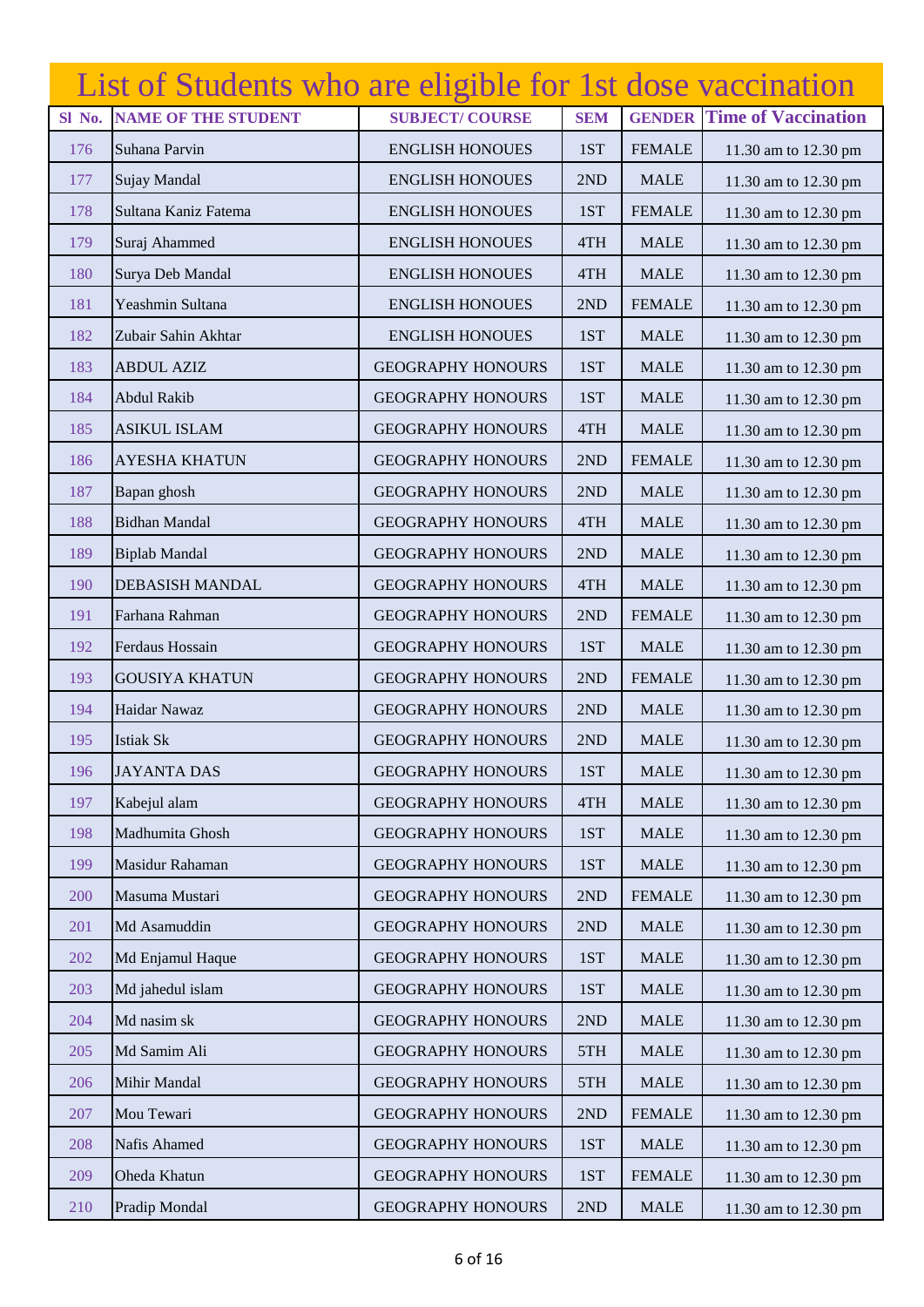|        | List of Students who are eligible for 1st dose vaccination |                          |            |               |                            |
|--------|------------------------------------------------------------|--------------------------|------------|---------------|----------------------------|
| Sl No. | <b>NAME OF THE STUDENT</b>                                 | <b>SUBJECT/COURSE</b>    | <b>SEM</b> | <b>GENDER</b> | <b>Time of Vaccination</b> |
| 211    | Pritam Swarnakar                                           | <b>GEOGRAPHY HONOURS</b> | 1ST        | <b>MALE</b>   | 11.30 am to 12.30 pm       |
| 212    | Priya mandal                                               | <b>GEOGRAPHY HONOURS</b> | 2ND        | <b>FEMALE</b> | 11.30 am to 12.30 pm       |
| 213    | Puja Saha                                                  | <b>GEOGRAPHY HONOURS</b> | 2ND        | <b>FEMALE</b> | 11.30 am to 12.30 pm       |
| 214    | Rajefa khatun                                              | <b>GEOGRAPHY HONOURS</b> | 4TH        | <b>FEMALE</b> | 11.30 am to 12.30 pm       |
| 215    | <b>RUBINUR KHATUN</b>                                      | <b>GEOGRAPHY HONOURS</b> | 5TH        | <b>FEMALE</b> | 11.30 am to 12.30 pm       |
| 216    | Rumpa Khatun                                               | <b>GEOGRAPHY HONOURS</b> | 4TH        | <b>FEMALE</b> | 11.30 am to 12.30 pm       |
| 217    | Sajeda khatun                                              | <b>GEOGRAPHY HONOURS</b> | 4TH        | <b>FEMALE</b> | 11.30 am to 12.30 pm       |
| 218    | Samima sultana                                             | <b>GEOGRAPHY HONOURS</b> | 1ST        | <b>FEMALE</b> | 11.30 am to 12.30 pm       |
| 219    | Sanjib Mandal                                              | <b>GEOGRAPHY HONOURS</b> | 1ST        | <b>MALE</b>   | 11.30 am to 12.30 pm       |
| 220    | Sanjib mandal                                              | <b>GEOGRAPHY HONOURS</b> | 1ST        | <b>MALE</b>   | 11.30 am to 12.30 pm       |
| 221    | Sharaban Rajwar                                            | <b>GEOGRAPHY HONOURS</b> | 1ST        | <b>MALE</b>   | 12.30 pm to 01.30 pm       |
| 222    | Simran khatun                                              | <b>GEOGRAPHY HONOURS</b> | 4TH        | <b>FEMALE</b> | 12.30 pm to 01.30 pm       |
| 223    | Sohel aziz                                                 | <b>GEOGRAPHY HONOURS</b> | 1ST        | <b>MALE</b>   | 12.30 pm to 01.30 pm       |
| 224    | Tanisha yesmin.                                            | <b>GEOGRAPHY HONOURS</b> | 4TH        | <b>FEMALE</b> | 12.30 pm to 01.30 pm       |
| 225    | <b>Tousik Ahmed</b>                                        | <b>GEOGRAPHY HONOURS</b> | 2ND        | <b>MALE</b>   | 12.30 pm to 01.30 pm       |
| 226    | Amrit mandal                                               | <b>HISTORY HONOURS</b>   | 4TH        | <b>MALE</b>   | 12.30 pm to 01.30 pm       |
| 227    | anima Mandal                                               | <b>HISTORY HONOURS</b>   | 1ST        | <b>FEMALE</b> | 12.30 pm to 01.30 pm       |
| 228    | Anisha khatun                                              | <b>HISTORY HONOURS</b>   | 2ND        | <b>FEMALE</b> | 12.30 pm to 01.30 pm       |
| 229    | Archana Sarkar                                             | <b>HISTORY HONOURS</b>   | 2ND        | <b>FEMALE</b> | 12.30 pm to 01.30 pm       |
| 230    | <b>Arman Hossain</b>                                       | <b>HISTORY HONOURS</b>   | 1ST        | <b>MALE</b>   | 12.30 pm to 01.30 pm       |
| 231    | Arup kr singha                                             | <b>HISTORY HONOURS</b>   | 2ND        | <b>MALE</b>   | 12.30 pm to 01.30 pm       |
| 232    | <b>AZARUDDIN SK</b>                                        | <b>HISTORY HONOURS</b>   | 2ND        | <b>MALE</b>   | 12.30 pm to 01.30 pm       |
| 233    | Chumki Mondal                                              | <b>HISTORY HONOURS</b>   | 2ND        | <b>FEMALE</b> | 12.30 pm to 01.30 pm       |
| 234    | Dalim Sk                                                   | <b>HISTORY HONOURS</b>   | 2ND        | <b>MALE</b>   | 12.30 pm to 01.30 pm       |
| 235    | Deboshree Sarkar                                           | <b>HISTORY HONOURS</b>   | 2ND        | <b>FEMALE</b> | 12.30 pm to 01.30 pm       |
| 236    | Dilu saikh                                                 | <b>HISTORY HONOURS</b>   | 2ND        | <b>MALE</b>   | 12.30 pm to 01.30 pm       |
| 237    | Firdosi khatun                                             | <b>HISTORY HONOURS</b>   | 1ST        | <b>FEMALE</b> | 12.30 pm to 01.30 pm       |
| 238    | <b>Golam Ahmmad</b>                                        | <b>HISTORY HONOURS</b>   | 2ND        | <b>MALE</b>   | 12.30 pm to 01.30 pm       |
| 239    | <b>IRIN SULTANA</b>                                        | <b>HISTORY HONOURS</b>   | 2ND        | <b>FEMALE</b> | 12.30 pm to 01.30 pm       |
| 240    | <b>Israfil Rahaman</b>                                     | <b>HISTORY HONOURS</b>   | 4TH        | <b>MALE</b>   | 12.30 pm to 01.30 pm       |
| 241    | <b>JASMIN KHATUN</b>                                       | <b>HISTORY HONOURS</b>   | 4TH        | <b>FEMALE</b> | 12.30 pm to 01.30 pm       |
| 242    | <b>JHARNA MANDAL</b>                                       | <b>HISTORY HONOURS</b>   | 4TH        | <b>FEMALE</b> | 12.30 pm to 01.30 pm       |
| 243    | <b>JHUMA MANDAL</b>                                        | <b>HISTORY HONOURS</b>   | 1ST        | <b>FEMALE</b> | 12.30 pm to 01.30 pm       |
| 244    | Jhuma Mandal                                               | <b>HISTORY HONOURS</b>   | 1ST        | <b>FEMALE</b> | 12.30 pm to 01.30 pm       |
| 245    | <b>KARIMA KHATUN</b>                                       | <b>HISTORY HONOURS</b>   | 1ST        | <b>FEMALE</b> | 12.30 pm to 01.30 pm       |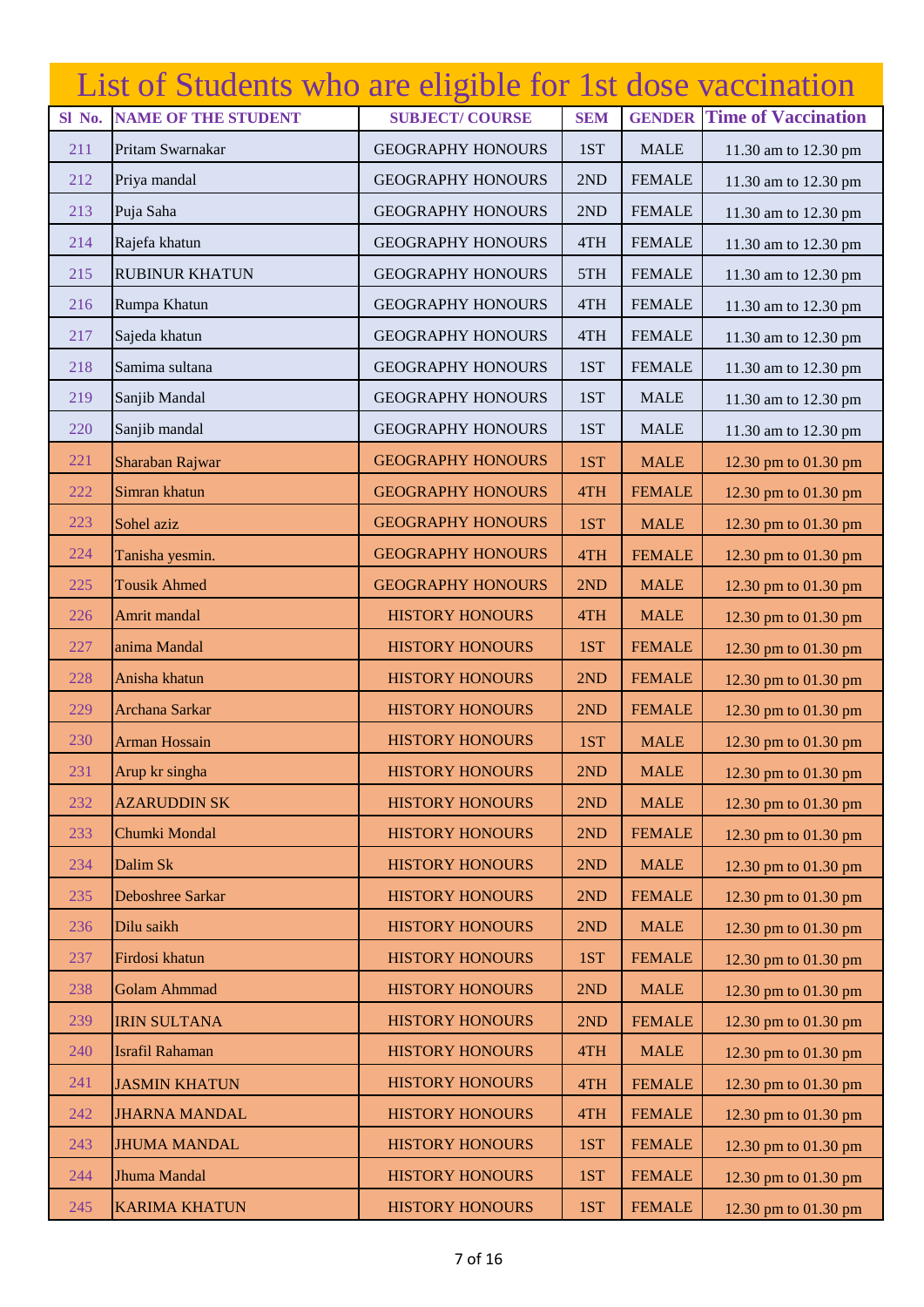|        | List of Students who are eligible for 1st dose vaccination |                        |            |               |                            |
|--------|------------------------------------------------------------|------------------------|------------|---------------|----------------------------|
| Sl No. | <b>NAME OF THE STUDENT</b>                                 | <b>SUBJECT/COURSE</b>  | <b>SEM</b> | <b>GENDER</b> | <b>Time of Vaccination</b> |
| 246    | Mallika Ghosh                                              | <b>HISTORY HONOURS</b> | 2ND        | <b>FEMALE</b> | 12.30 pm to 01.30 pm       |
| 247    | Manirul islam                                              | <b>HISTORY HONOURS</b> | 5TH        | <b>MALE</b>   | 12.30 pm to 01.30 pm       |
| 248    | <b>MASIDUR RAHAMAN</b>                                     | <b>HISTORY HONOURS</b> | 5TH        | <b>MALE</b>   | 12.30 pm to 01.30 pm       |
| 249    | Md Akhtar Reja                                             | <b>HISTORY HONOURS</b> | 2ND        | <b>MALE</b>   | 12.30 pm to 01.30 pm       |
| 250    | <b>MD SAKIL AHMED</b>                                      | <b>HISTORY HONOURS</b> | 5TH        | <b>MALE</b>   | 12.30 pm to 01.30 pm       |
| 251    | Mirkasim Sk                                                | <b>HISTORY HONOURS</b> | 5TH        | <b>MALE</b>   | 12.30 pm to 01.30 pm       |
| 252    | Modassar Hossain                                           | <b>HISTORY HONOURS</b> | 4TH        | <b>MALE</b>   | 12.30 pm to 01.30 pm       |
| 253    | Mousumi khatun                                             | <b>HISTORY HONOURS</b> | 1ST        | <b>FEMALE</b> | 12.30 pm to 01.30 pm       |
| 254    | Mst ajija khatun                                           | <b>HISTORY HONOURS</b> | 1ST        | <b>FEMALE</b> | 12.30 pm to 01.30 pm       |
| 255    | Munir sk                                                   | <b>HISTORY HONOURS</b> | 1ST        | <b>MALE</b>   | 12.30 pm to 01.30 pm       |
| 256    | Najia khatun                                               | <b>HISTORY HONOURS</b> | 1ST        | <b>FEMALE</b> | 12.30 pm to 01.30 pm       |
| 257    | <b>NASIRSK</b>                                             | <b>HISTORY HONOURS</b> | 1ST        | <b>MALE</b>   | 12.30 pm to 01.30 pm       |
| 258    | Nayeem Reza                                                | <b>HISTORY HONOURS</b> | 5TH        | <b>MALE</b>   | 12.30 pm to 01.30 pm       |
| 259    | <b>NICE KHATUN</b>                                         | <b>HISTORY HONOURS</b> | 4TH        | <b>FEMALE</b> | 12.30 pm to 01.30 pm       |
| 260    | Nurnehar khatun                                            | <b>HISTORY HONOURS</b> | 1ST        | <b>FEMALE</b> | 12.30 pm to 01.30 pm       |
| 261    | Pankaj Roy                                                 | <b>HISTORY HONOURS</b> | 1ST        | <b>MALE</b>   | 12.30 pm to 01.30 pm       |
| 262    | Puja sarkar                                                | <b>HISTORY HONOURS</b> | 1ST        | <b>FEMALE</b> | 12.30 pm to 01.30 pm       |
| 263    | Rehena khatun                                              | <b>HISTORY HONOURS</b> | 2ND        | <b>FEMALE</b> | 12.30 pm to 01.30 pm       |
| 264    | <b>Rubinur Khatun</b>                                      | <b>HISTORY HONOURS</b> | 5TH        | <b>FEMALE</b> | 12.30 pm to 01.30 pm       |
| 265    | Sabana khatun                                              | <b>HISTORY HONOURS</b> | 1ST        | <b>FEMALE</b> | 12.30 pm to 01.30 pm       |
| 266    | Safik hossain                                              | <b>HISTORY HONOURS</b> | 2ND        | <b>MALE</b>   | 12.30 pm to 01.30 pm       |
| 267    | <b>Sahadev Das</b>                                         | <b>HISTORY HONOURS</b> | 2ND        | <b>MALE</b>   | 12.30 pm to 01.30 pm       |
| 268    | <b>SAHANAJ KHATUN</b>                                      | <b>HISTORY HONOURS</b> | 1ST        | <b>FEMALE</b> | 12.30 pm to 01.30 pm       |
| 269    | Sahin Akhtar                                               | <b>HISTORY HONOURS</b> | 2ND        | <b>MALE</b>   | 12.30 pm to 01.30 pm       |
| 270    | Sakil hoque                                                | <b>HISTORY HONOURS</b> | 5TH        | <b>MALE</b>   | 12.30 pm to 01.30 pm       |
| 271    | Sakila Khatun                                              | <b>HISTORY HONOURS</b> | 2ND        | <b>FEMALE</b> | 12.30 pm to 01.30 pm       |
| 272    | Samim Aktar                                                | <b>HISTORY HONOURS</b> | 2ND        | <b>MALE</b>   | 12.30 pm to 01.30 pm       |
| 273    | Sangita pramanik                                           | <b>HISTORY HONOURS</b> | 1ST        | <b>FEMALE</b> | 12.30 pm to 01.30 pm       |
| 274    | Seya haldar                                                | <b>HISTORY HONOURS</b> | 1ST        | <b>FEMALE</b> | 12.30 pm to 01.30 pm       |
| 275    | <b>SHALEHA KHATUN</b>                                      | <b>HISTORY HONOURS</b> | 4TH        | <b>FEMALE</b> | 12.30 pm to 01.30 pm       |
| 276    | Sohoraf sk                                                 | <b>HISTORY HONOURS</b> | 2ND        | <b>MALE</b>   | 12.30 pm to 01.30 pm       |
| 277    | Subhankar mandal                                           | <b>HISTORY HONOURS</b> | 1ST        | <b>MALE</b>   | 12.30 pm to 01.30 pm       |
| 278    | Subrata mandal                                             | <b>HISTORY HONOURS</b> | 5TH        | <b>MALE</b>   | 12.30 pm to 01.30 pm       |
| 279    | Susmita Ghosh                                              | <b>HISTORY HONOURS</b> | 2ND        | <b>FEMALE</b> | 12.30 pm to 01.30 pm       |
| 280    | <b>SUSMITA HALDAR</b>                                      | <b>HISTORY HONOURS</b> | 5TH        | <b>FEMALE</b> | 12.30 pm to 01.30 pm       |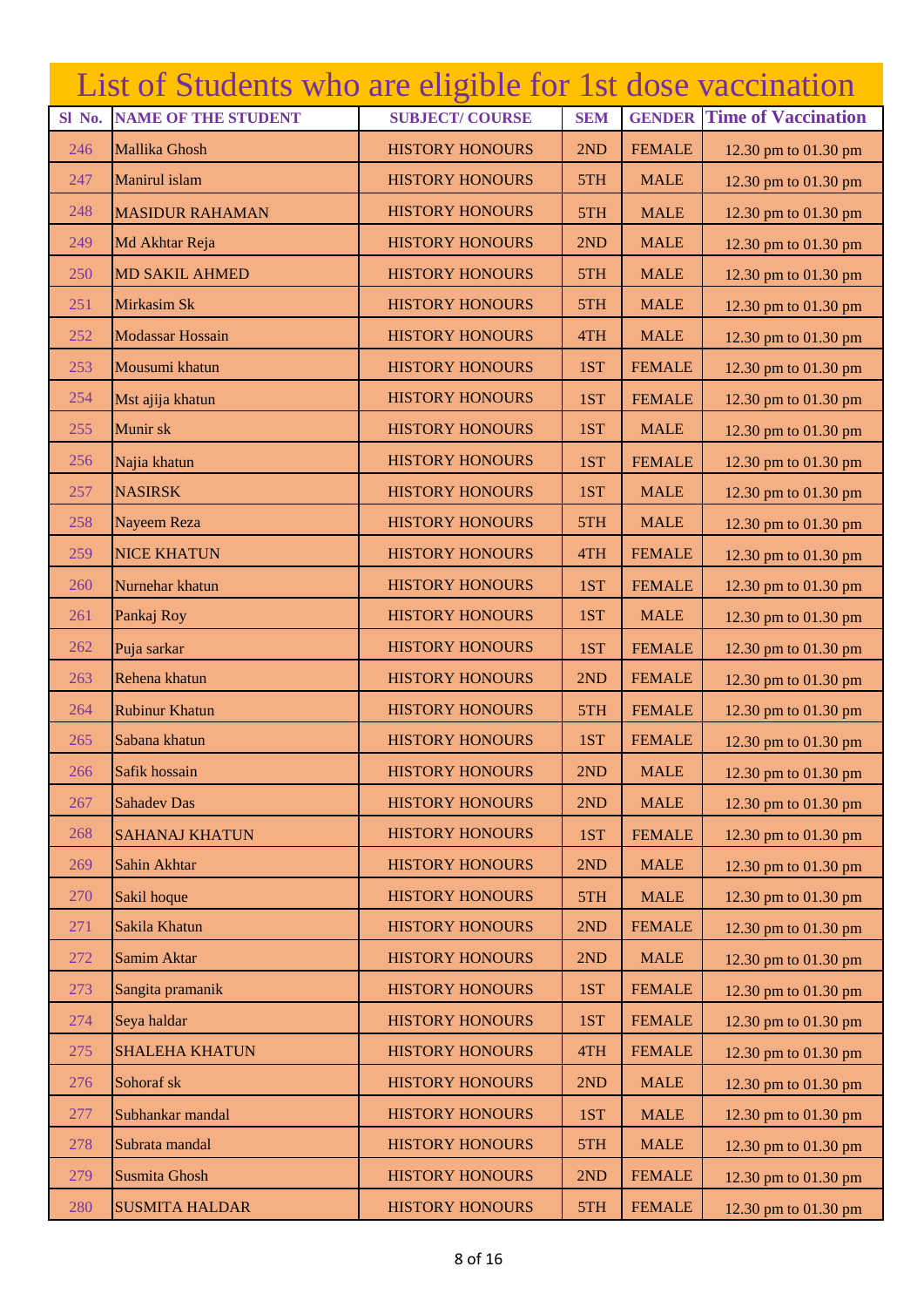|        | List of Students who are eligible for 1st dose vaccination |                        |            |               |                            |
|--------|------------------------------------------------------------|------------------------|------------|---------------|----------------------------|
| Sl No. | <b>NAME OF THE STUDENT</b>                                 | <b>SUBJECT/COURSE</b>  | <b>SEM</b> | <b>GENDER</b> | <b>Time of Vaccination</b> |
| 281    | Tarun Kumar das                                            | <b>HISTORY HONOURS</b> | 4TH        | <b>MALE</b>   | 12.30 pm to 01.30 pm       |
| 282    | <b>TUKESH SK</b>                                           | <b>HISTORY HONOURS</b> | 2ND        | <b>MALE</b>   | 12.30 pm to 01.30 pm       |
| 283    | Waheeda khatun                                             | <b>HISTORY HONOURS</b> | 2ND        | <b>FEMALE</b> | 12.30 pm to 01.30 pm       |
| 284    | Wasim Jafar                                                | <b>HISTORY HONOURS</b> | 1ST        | <b>MALE</b>   | 12.30 pm to 01.30 pm       |
| 285    | Ajmaul Hoque Ansari                                        | POL. SCIENCE HONOURS   | 1ST        | <b>MALE</b>   | 12.30 pm to 01.30 pm       |
| 286    | <b>ASIM AKRAM</b>                                          | POL. SCIENCE HONOURS   | 2ND        | <b>MALE</b>   | 12.30 pm to 01.30 pm       |
| 287    | <b>BEHETAR HOSSAIN</b>                                     | POL. SCIENCE HONOURS   | 1ST        | <b>MALE</b>   | 12.30 pm to 01.30 pm       |
| 288    | Bhajan mandal                                              | POL. SCIENCE HONOURS   | 2ND        | <b>MALE</b>   | 12.30 pm to 01.30 pm       |
| 289    | <b>Bijoy Das</b>                                           | POL. SCIENCE HONOURS   | 1ST        | <b>MALE</b>   | 12.30 pm to 01.30 pm       |
| 290    | Dipa Mandal                                                | POL. SCIENCE HONOURS   | 4TH        | <b>FEMALE</b> | 12.30 pm to 01.30 pm       |
| 291    | Hafijon nesha                                              | POL. SCIENCE HONOURS   | 1ST        | <b>FEMALE</b> | 12.30 pm to 01.30 pm       |
| 292    | Hamidun Nesha                                              | POL. SCIENCE HONOURS   | 2ND        | <b>FEMALE</b> | 12.30 pm to 01.30 pm       |
| 293    | <b>Injamamul Hoque</b>                                     | POL. SCIENCE HONOURS   | 4TH        | <b>MALE</b>   | 12.30 pm to 01.30 pm       |
| 294    | Jorip Sk                                                   | POL. SCIENCE HONOURS   | 4TH        | <b>MALE</b>   | 12.30 pm to 01.30 pm       |
| 295    | Kazi Mosharaf Ali                                          | POL. SCIENCE HONOURS   | 2ND        | <b>MALE</b>   | 12.30 pm to 01.30 pm       |
| 296    | Kazi Mozahet Ali                                           | POL. SCIENCE HONOURS   | 5TH        | <b>MALE</b>   | 12.30 pm to 01.30 pm       |
| 297    | <b>KHAIRUN NESHA</b>                                       | POL. SCIENCE HONOURS   | 5TH        | <b>FEMALE</b> | 12.30 pm to 01.30 pm       |
| 298    | Mahima Khatun                                              | POL. SCIENCE HONOURS   | 2ND        | <b>FEMALE</b> | 12.30 pm to 01.30 pm       |
| 299    | Md Arif Hasan                                              | POL. SCIENCE HONOURS   | 1ST        | <b>MALE</b>   | 12.30 pm to 01.30 pm       |
| 300    | <b>MD IKBAL HOSSAIN</b>                                    | POL. SCIENCE HONOURS   | 1ST        | <b>MALE</b>   | 12.30 pm to 01.30 pm       |
| 301    | Misbaul hoque                                              | POL. SCIENCE HONOURS   | 1ST        | <b>MALE</b>   | 12.30 pm to 01.30 pm       |
| 302    | Mosammat Milpa Khatun                                      | POL. SCIENCE HONOURS   | 1ST        | <b>FEMALE</b> | 12.30 pm to 01.30 pm       |
| 303    | Naime aktar                                                | POL. SCIENCE HONOURS   | 2ND        | <b>MALE</b>   | 12.30 pm to 01.30 pm       |
| 304    | Najera khatun                                              | POL. SCIENCE HONOURS   | 4TH        | <b>FEMALE</b> | 12.30 pm to 01.30 pm       |
| 305    | Najiya khatun                                              | POL. SCIENCE HONOURS   | 2ND        | <b>FEMALE</b> | 12.30 pm to 01.30 pm       |
| 306    | <b>NASRIN KHATUN</b>                                       | POL. SCIENCE HONOURS   | 2ND        | <b>FEMALE</b> | 12.30 pm to 01.30 pm       |
| 307    | Nazneen Nahar                                              | POL. SCIENCE HONOURS   | 2ND        | <b>FEMALE</b> | 12.30 pm to 01.30 pm       |
| 308    | Nilufa khatun                                              | POL. SCIENCE HONOURS   | 4TH        | <b>FEMALE</b> | 12.30 pm to 01.30 pm       |
| 309    | Nirmal Mandal                                              | POL. SCIENCE HONOURS   | 1ST        | <b>MALE</b>   | 12.30 pm to 01.30 pm       |
| 310    | Prosanta Mandal                                            | POL. SCIENCE HONOURS   | 4TH        | <b>MALE</b>   | 12.30 pm to 01.30 pm       |
| 311    | <b>Rimu Biswas</b>                                         | POL. SCIENCE HONOURS   | 4TH        | <b>FEMALE</b> | 12.30 pm to 01.30 pm       |
| 312    | Sabnam khatun                                              | POL. SCIENCE HONOURS   | 2ND        | <b>FEMALE</b> | 12.30 pm to 01.30 pm       |
| 313    | Sadakash sk                                                | POL. SCIENCE HONOURS   | 1ST        | <b>MALE</b>   | 12.30 pm to 01.30 pm       |
| 314    | Salim Aktar khan                                           | POL. SCIENCE HONOURS   | 2ND        | <b>MALE</b>   | 12.30 pm to 01.30 pm       |
| 315    | Salma khatun                                               | POL. SCIENCE HONOURS   | 1ST        | <b>FEMALE</b> | 12.30 pm to 01.30 pm       |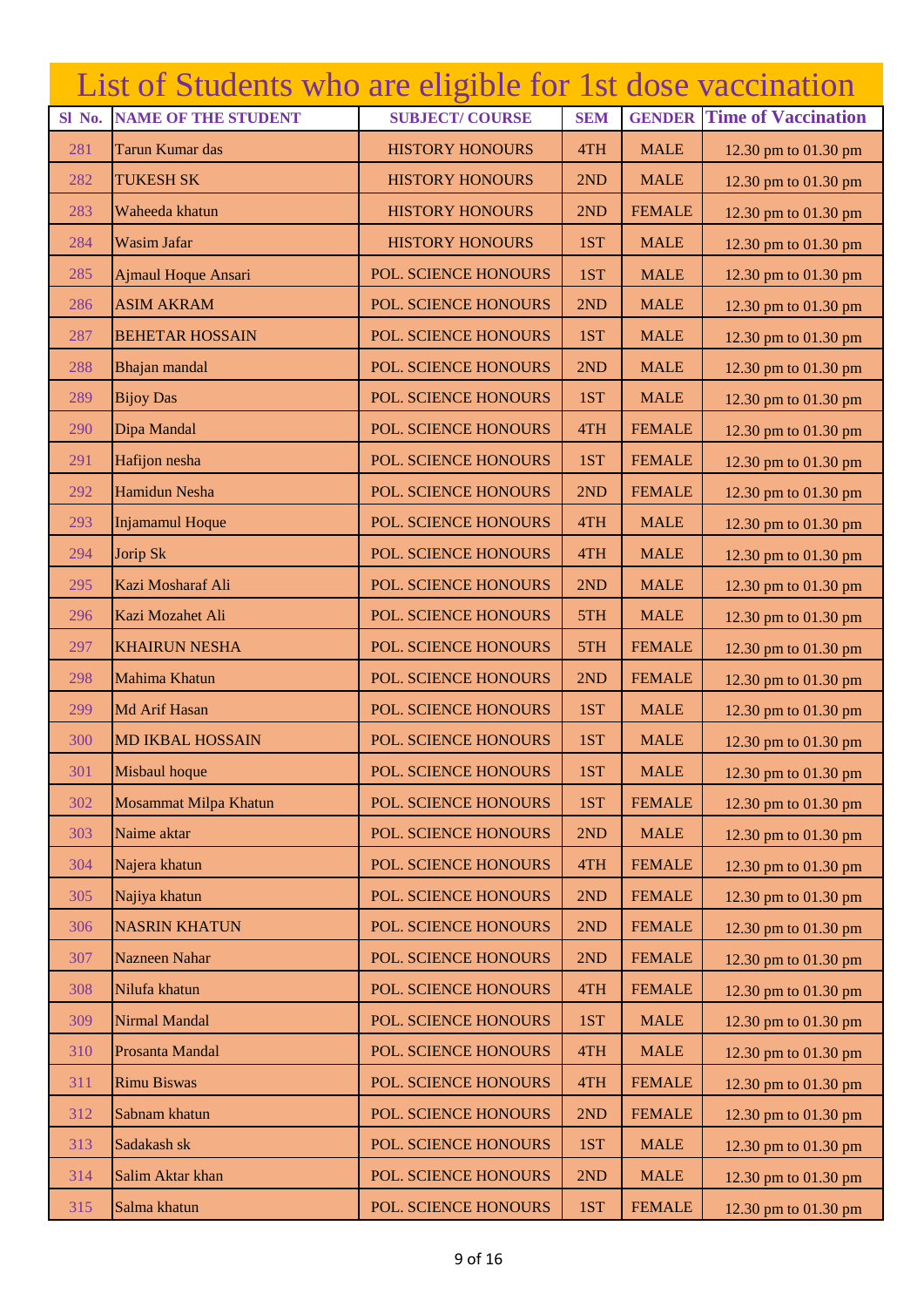|        | List of Students who are eligible for 1st dose vaccination |                       |            |               |                            |
|--------|------------------------------------------------------------|-----------------------|------------|---------------|----------------------------|
| Sl No. | <b>NAME OF THE STUDENT</b>                                 | <b>SUBJECT/COURSE</b> | <b>SEM</b> | <b>GENDER</b> | <b>Time of Vaccination</b> |
| 316    | Selim Aktar                                                | POL. SCIENCE HONOURS  | 2ND        | <b>MALE</b>   | 12.30 pm to 01.30 pm       |
| 317    | Sima khatun                                                | POL. SCIENCE HONOURS  | 2ND        | <b>FEMALE</b> | 12.30 pm to 01.30 pm       |
| 318    | <b>Subham Mandal</b>                                       | POL. SCIENCE HONOURS  | 2ND        | <b>MALE</b>   | 12.30 pm to 01.30 pm       |
| 319    | <b>SULTANA PARVIN</b>                                      | POL. SCIENCE HONOURS  | 2ND        | <b>FEMALE</b> | 12.30 pm to 01.30 pm       |
| 320    | Suman sk                                                   | POL. SCIENCE HONOURS  | 4TH        | <b>MALE</b>   | 12.30 pm to 01.30 pm       |
| 321    | Tamsur sk                                                  | POL. SCIENCE HONOURS  | 2ND        | <b>MALE</b>   | 12.30 pm to 01.30 pm       |
| 322    | <b>Uziar Ikbal</b>                                         | POL. SCIENCE HONOURS  | 2ND        | <b>MALE</b>   | 12.30 pm to 01.30 pm       |
| 323    | <b>WASIMA PARVEEN</b>                                      | POL. SCIENCE HONOURS  | 2ND        | <b>FEMALE</b> | 12.30 pm to 01.30 pm       |
| 324    | Yougantar Rabidas                                          | POL. SCIENCE HONOURS  | 1ST        | <b>MALE</b>   | 12.30 pm to 01.30 pm       |
| 325    | ‌‌ jakia sultana                                           | PROGRAMME COURSE      | 1ST        | <b>FEMALE</b> | 12.30 pm to 01.30 pm       |
| 326    | <b>AASIM SK</b>                                            | PROGRAMME COURSE      | 1ST        | <b>MALE</b>   | 12.30 pm to 01.30 pm       |
| 327    | <b>ABADUL SK</b>                                           | PROGRAMME COURSE      | 1ST        | <b>MALE</b>   | 12.30 pm to 01.30 pm       |
| 328    | <b>Abdul Basir</b>                                         | PROGRAMME COURSE      | 1ST        | <b>MALE</b>   | 12.30 pm to 01.30 pm       |
| 329    | Abdul karim ansari                                         | PROGRAMME COURSE      | 2ND        | <b>MALE</b>   | 12.30 pm to 01.30 pm       |
| 330    | Abdur Rahaman                                              | PROGRAMME COURSE      | 2ND        | <b>MALE</b>   | 12.30 pm to 01.30 pm       |
| 331    | Abdur Rahaman                                              | PROGRAMME COURSE      | 1ST        | <b>MALE</b>   | 12.30 pm to 01.30 pm       |
| 332    | Abu sufiyan ansari                                         | PROGRAMME COURSE      | 1ST        | <b>MALE</b>   | 12.30 pm to 01.30 pm       |
| 333    | <b>Achinta Mandal</b>                                      | PROGRAMME COURSE      | 4TH        | <b>MALE</b>   | 12.30 pm to 01.30 pm       |
| 334    | <b>AFSANA KHATUN</b>                                       | PROGRAMME COURSE      | 4TH        | <b>FEMALE</b> | 12.30 pm to 01.30 pm       |
| 335    | Ajmin Sultana                                              | PROGRAMME COURSE      | 2ND        | <b>FEMALE</b> | 12.30 pm to 01.30 pm       |
| 336    | <b>AKASH JHA</b>                                           | PROGRAMME COURSE      | 1ST        | <b>MALE</b>   | 12.30 pm to 01.30 pm       |
| 337    | <b>AKIL SK</b>                                             | PROGRAMME COURSE      | 1ST        | <b>MALE</b>   | 12.30 pm to 01.30 pm       |
| 338    | Akram khan                                                 | PROGRAMME COURSE      | 3RD        | <b>MALE</b>   | 12.30 pm to 01.30 pm       |
| 339    | <b>AKTAR ALAM</b>                                          | PROGRAMME COURSE      | 1ST        | <b>MALE</b>   | 12.30 pm to 01.30 pm       |
| 340    | <b>Alfatun Nesa</b>                                        | PROGRAMME COURSE      | 4TH        | <b>FEMALE</b> | 12.30 pm to 01.30 pm       |
| 341    | Alija khatun                                               | PROGRAMME COURSE      | 2ND        | <b>FEMALE</b> | 01.30. pm to 2.30 pm       |
| 342    | Altab sk                                                   | PROGRAMME COURSE      | 1ST        | <b>MALE</b>   | 01.30. pm to 2.30 pm       |
| 343    | Ananda singha                                              | PROGRAMME COURSE      | 1ST        | <b>MALE</b>   | 01.30. pm to 2.30 pm       |
| 344    | Animesh Mandal                                             | PROGRAMME COURSE      | 4TH        | <b>MALE</b>   | 01.30. pm to 2.30 pm       |
| 345    | Anisha gajaria                                             | PROGRAMME COURSE      | 5TH        | <b>FEMALE</b> | 01.30. pm to 2.30 pm       |
| 346    | Ankan Mandal                                               | PROGRAMME COURSE      | 1ST        | <b>MALE</b>   | 01.30. pm to 2.30 pm       |
| 347    | <b>ANOYAR SK</b>                                           | PROGRAMME COURSE      | 1ST        | <b>MALE</b>   | 01.30. pm to 2.30 pm       |
| 348    | Arup pal                                                   | PROGRAMME COURSE      | 1ST        | <b>MALE</b>   | 01.30. pm to 2.30 pm       |
| 349    | <b>ASADUL SK</b>                                           | PROGRAMME COURSE      | 1ST        | <b>MALE</b>   | 01.30. pm to 2.30 pm       |
| 350    | Ashim Akram                                                | PROGRAMME COURSE      | 1ST        | <b>MALE</b>   | 01.30. pm to 2.30 pm       |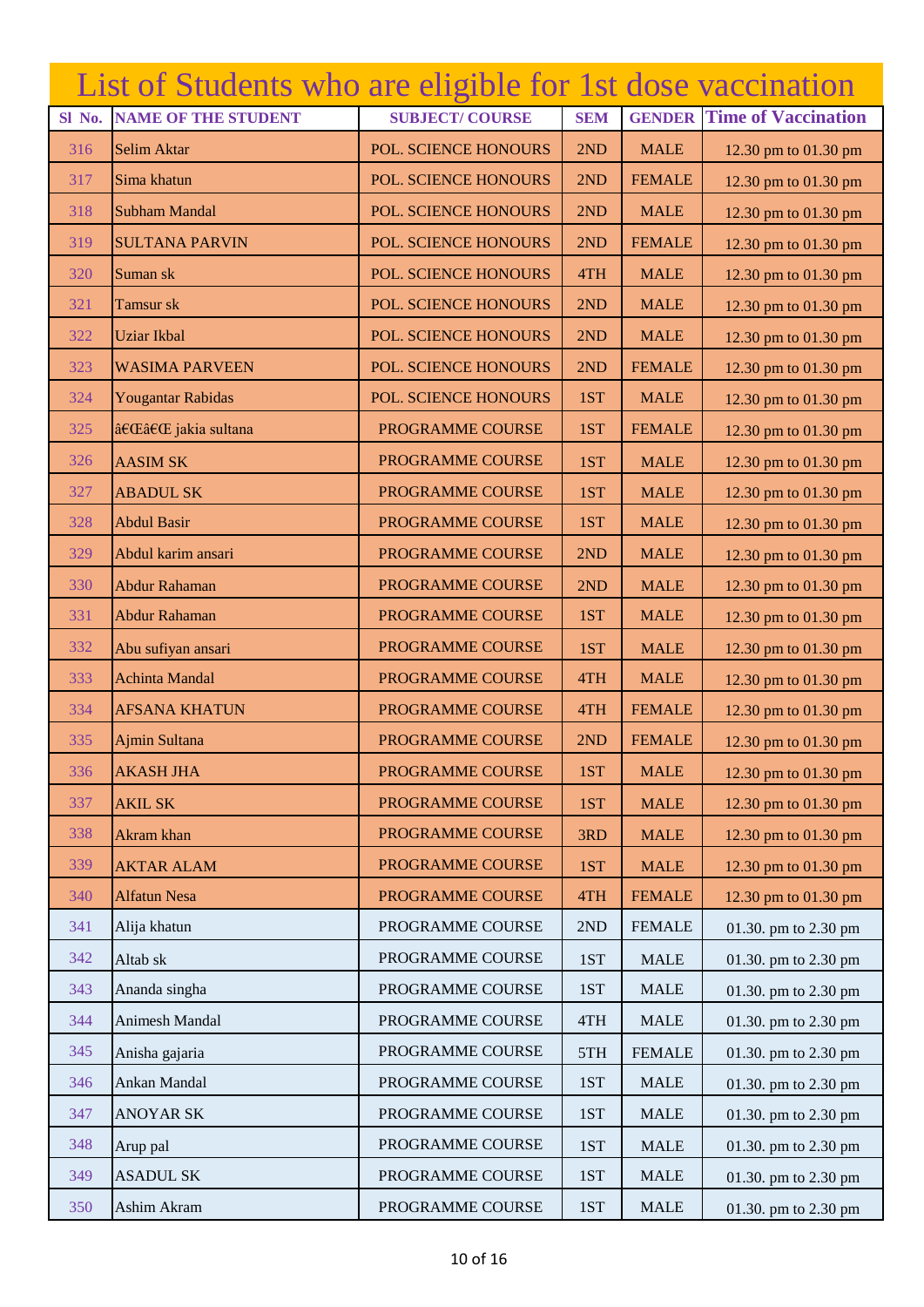|        | List of Students who are eligible for 1st dose vaccination |                       |            |               |                            |
|--------|------------------------------------------------------------|-----------------------|------------|---------------|----------------------------|
| Sl No. | <b>NAME OF THE STUDENT</b>                                 | <b>SUBJECT/COURSE</b> | <b>SEM</b> | <b>GENDER</b> | <b>Time of Vaccination</b> |
| 351    | <b>ASHIYANA PARVEEN</b>                                    | PROGRAMME COURSE      | 1ST        | <b>FEMALE</b> | 01.30. pm to 2.30 pm       |
| 352    | Asif Sk                                                    | PROGRAMME COURSE      | 1ST        | <b>MALE</b>   | 01.30. pm to 2.30 pm       |
| 353    | Asima Khatun                                               | PROGRAMME COURSE      | 1ST        | <b>FEMALE</b> | 01.30. pm to 2.30 pm       |
| 354    | Aslema khatun                                              | PROGRAMME COURSE      | 1ST        | <b>FEMALE</b> | 01.30. pm to 2.30 pm       |
| 355    | <b>ASNARA KHATUN</b>                                       | PROGRAMME COURSE      | 4TH        | <b>FEMALE</b> | 01.30. pm to 2.30 pm       |
| 356    | <b>ASNARA KHATUN</b>                                       | PROGRAMME COURSE      | 1ST        | <b>FEMALE</b> | 01.30. pm to 2.30 pm       |
| 357    | Asrina khatun                                              | PROGRAMME COURSE      | 4TH        | <b>FEMALE</b> | 01.30. pm to 2.30 pm       |
| 358    | <b>Bablu Halder</b>                                        | PROGRAMME COURSE      | 1ST        | <b>MALE</b>   | 01.30. pm to 2.30 pm       |
| 359    | <b>Bani Roy</b>                                            | PROGRAMME COURSE      | 1ST        | <b>FEMALE</b> | 01.30. pm to 2.30 pm       |
| 360    | Banu sk                                                    | PROGRAMME COURSE      | 1ST        | <b>MALE</b>   | 01.30. pm to 2.30 pm       |
| 361    | Bapi sultan                                                | PROGRAMME COURSE      | 1ST        | <b>MALE</b>   | 01.30. pm to 2.30 pm       |
| 362    | <b>BASANA HALDER</b>                                       | PROGRAMME COURSE      | 1ST        | <b>FEMALE</b> | 01.30. pm to 2.30 pm       |
| 363    | <b>Bittu Das</b>                                           | PROGRAMME COURSE      | 1ST        | <b>MALE</b>   | 01.30. pm to 2.30 pm       |
| 364    | Chaitali mandal                                            | PROGRAMME COURSE      | 1ST        | <b>FEMALE</b> | 01.30. pm to 2.30 pm       |
| 365    | Chandana sweeper                                           | PROGRAMME COURSE      | 1ST        | <b>FEMALE</b> | 01.30. pm to 2.30 pm       |
| 366    | Chandrajit Mandal                                          | PROGRAMME COURSE      | 1ST        | <b>MALE</b>   | 01.30. pm to 2.30 pm       |
| 367    | Chandrama Mandal                                           | PROGRAMME COURSE      | 5TH        | <b>FEMALE</b> | 01.30. pm to 2.30 pm       |
| 368    | chiranjit Mandal                                           | PROGRAMME COURSE      | 1ST        | <b>MALE</b>   | 01.30. pm to 2.30 pm       |
| 369    | Daud Ebrahim                                               | PROGRAMME COURSE      | 2ND        | <b>MALE</b>   | 01.30. pm to 2.30 pm       |
| 370    | <b>DEB KUMAR HALDER</b>                                    | PROGRAMME COURSE      | 1ST        | <b>MALE</b>   | 01.30. pm to 2.30 pm       |
| 371    | Debyendu Manna                                             | PROGRAMME COURSE      | 4TH        | <b>MALE</b>   | 01.30. pm to 2.30 pm       |
| 372    | Deluar Sk                                                  | PROGRAMME COURSE      | 1ST        | <b>MALE</b>   | 01.30. pm to 2.30 pm       |
| 373    | <b>DIPIKA PAL</b>                                          | PROGRAMME COURSE      | 1ST        | <b>FEMALE</b> | 01.30. pm to 2.30 pm       |
| 374    | Fulchand Ghosh.                                            | PROGRAMME COURSE      | 1ST        | <b>MALE</b>   | 01.30. pm to 2.30 pm       |
| 375    | Fultusi khatun                                             | PROGRAMME COURSE      | 1ST        | <b>FEMALE</b> | 01.30. pm to 2.30 pm       |
| 376    | Hamima khatun                                              | PROGRAMME COURSE      | 1ST        | <b>FEMALE</b> | 01.30. pm to 2.30 pm       |
| 377    | Harshodeep das                                             | PROGRAMME COURSE      | 1ST        | <b>MALE</b>   | 01.30. pm to 2.30 pm       |
| 378    | <b>HASEBA KHATUN</b>                                       | PROGRAMME COURSE      | 1ST        | <b>FEMALE</b> | 01.30. pm to 2.30 pm       |
| 379    | Hasi Halder                                                | PROGRAMME COURSE      | 1ST        | <b>FEMALE</b> | 01.30. pm to 2.30 pm       |
| 380    | <b>ISHA SK</b>                                             | PROGRAMME COURSE      | 1ST        | <b>MALE</b>   | 01.30. pm to 2.30 pm       |
| 381    | Ismail ansary                                              | PROGRAMME COURSE      | 1ST        | <b>MALE</b>   | 01.30. pm to 2.30 pm       |
| 382    | Ismail Sk                                                  | PROGRAMME COURSE      | 1ST        | <b>MALE</b>   | 01.30. pm to 2.30 pm       |
| 383    | Ismail Sk                                                  | PROGRAMME COURSE      | 1ST        | <b>MALE</b>   | 01.30. pm to 2.30 pm       |
| 384    | Jaidur sk                                                  | PROGRAMME COURSE      | 1ST        | <b>MALE</b>   | 01.30. pm to 2.30 pm       |
| 385    | Jamirul sk                                                 | PROGRAMME COURSE      | 1ST        | <b>MALE</b>   | 01.30. pm to 2.30 pm       |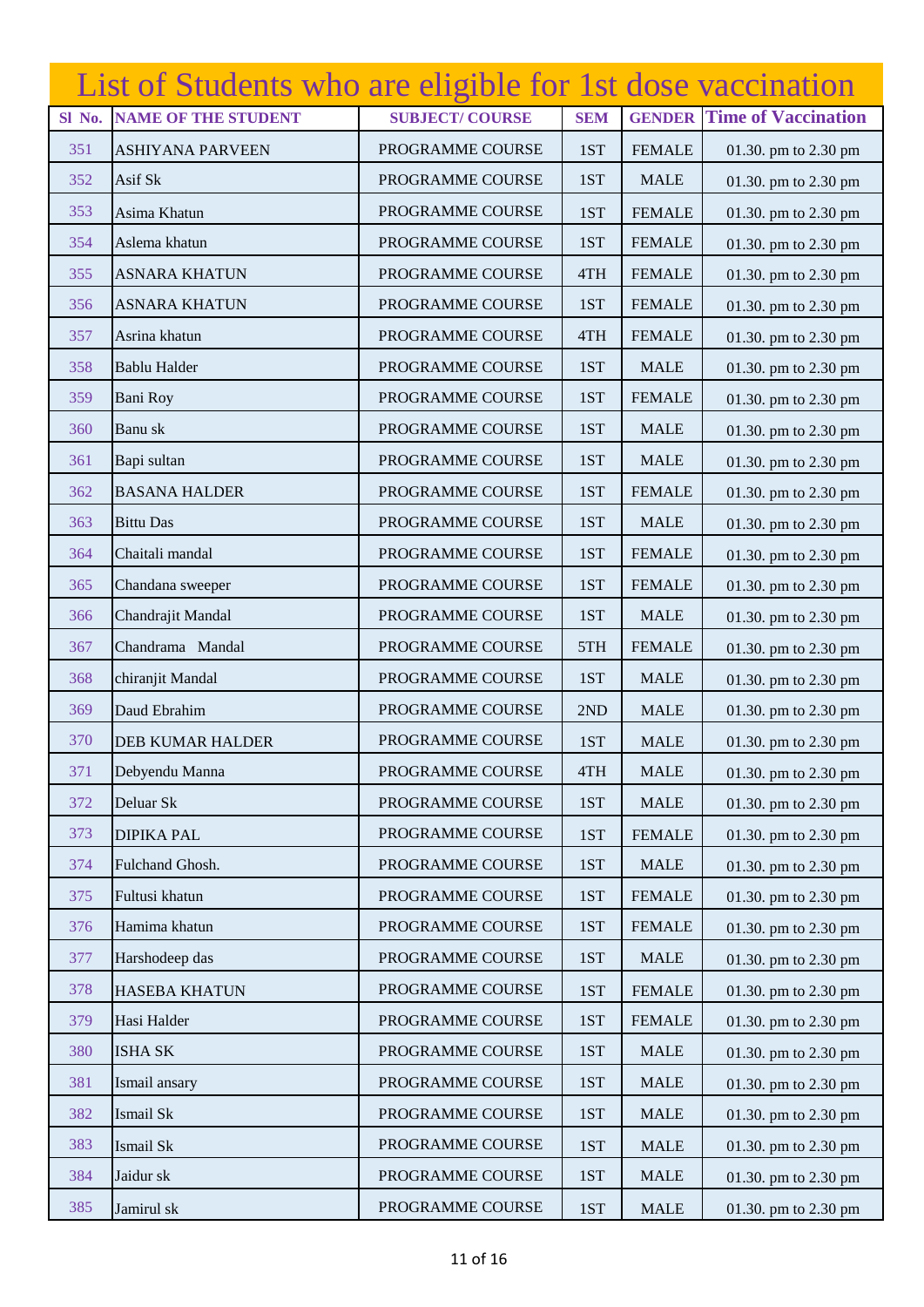|        | List of Students who are eligible for 1st dose vaccination |                       |            |               |                            |
|--------|------------------------------------------------------------|-----------------------|------------|---------------|----------------------------|
| Sl No. | <b>NAME OF THE STUDENT</b>                                 | <b>SUBJECT/COURSE</b> | <b>SEM</b> | <b>GENDER</b> | <b>Time of Vaccination</b> |
| 386    | Jasimul islam                                              | PROGRAMME COURSE      | 2ND        | <b>MALE</b>   | 01.30. pm to 2.30 pm       |
| 387    | Jasmina Khatun                                             | PROGRAMME COURSE      | 1ST        | <b>FEMALE</b> | 01.30. pm to 2.30 pm       |
| 388    | Jasmina khatun                                             | PROGRAMME COURSE      | 1ST        | <b>FEMALE</b> | 01.30. pm to 2.30 pm       |
| 389    | <b>JAYANTA HALDAR</b>                                      | PROGRAMME COURSE      | 1ST        | <b>MALE</b>   | 01.30. pm to 2.30 pm       |
| 390    | JayantaHaldar                                              | PROGRAMME COURSE      | 1ST        | <b>MALE</b>   | 01.30. pm to 2.30 pm       |
| 391    | Jaydeb Mandal                                              | PROGRAMME COURSE      | 1ST        | <b>MALE</b>   | 01.30. pm to 2.30 pm       |
| 392    | <b>JHUMA PARVIN</b>                                        | PROGRAMME COURSE      | 1ST        | <b>FEMALE</b> | 01.30. pm to 2.30 pm       |
| 393    | <b>JULY KHATUN</b>                                         | PROGRAMME COURSE      | 1ST        | <b>FEMALE</b> | 01.30. pm to 2.30 pm       |
| 394    | <b>JYOTI HALDER</b>                                        | PROGRAMME COURSE      | 1ST        | <b>FEMALE</b> | 01.30. pm to 2.30 pm       |
| 395    | Kakuli Rabidas                                             | PROGRAMME COURSE      | 1ST        | <b>FEMALE</b> | 01.30. pm to 2.30 pm       |
| 396    | Kamruj jaman                                               | PROGRAMME COURSE      | 1ST        | <b>MALE</b>   | 01.30. pm to 2.30 pm       |
| 397    | <b>Khalek Sk</b>                                           | PROGRAMME COURSE      | 2ND        | <b>MALE</b>   | 01.30. pm to 2.30 pm       |
| 398    | Khatija Khatun                                             | PROGRAMME COURSE      | 5TH        | <b>FEMALE</b> | 01.30. pm to 2.30 pm       |
| 399    | <b>KHOKAN HALDER</b>                                       | PROGRAMME COURSE      | 1ST        | <b>MALE</b>   | 01.30. pm to 2.30 pm       |
| 400    | Khushi mandal                                              | PROGRAMME COURSE      | 1ST        | <b>FEMALE</b> | 01.30. pm to 2.30 pm       |
| 401    | <b>Kishan Das</b>                                          | PROGRAMME COURSE      | 2ND        | <b>MALE</b>   | 01.30. pm to 2.30 pm       |
| 402    | Koyel Singha                                               | PROGRAMME COURSE      | 2ND        | <b>FEMALE</b> | 01.30. pm to 2.30 pm       |
| 403    | Kush Halder                                                | PROGRAMME COURSE      | 1ST        | <b>MALE</b>   | 01.30. pm to 2.30 pm       |
| 404    | <b>LABHLI KHATUN</b>                                       | PROGRAMME COURSE      | 1ST        | <b>FEMALE</b> | 01.30. pm to 2.30 pm       |
| 405    | <b>LACHHMI MONDAL</b>                                      | PROGRAMME COURSE      | 1ST        | <b>FEMALE</b> | 01.30. pm to 2.30 pm       |
| 406    | <b>LAKTE JIGAR</b>                                         | PROGRAMME COURSE      | 4TH        | <b>MALE</b>   | 01.30. pm to 2.30 pm       |
| 407    | Laxmi Basak                                                | PROGRAMME COURSE      | 5TH        | <b>FEMALE</b> | 01.30. pm to 2.30 pm       |
| 408    | <b>LILI KHATUN</b>                                         | PROGRAMME COURSE      | 1ST        | <b>FEMALE</b> | 01.30. pm to 2.30 pm       |
| 409    | <b>LUTFUN NESHA</b>                                        | PROGRAMME COURSE      | 2ND        | <b>FEMALE</b> | 01.30. pm to 2.30 pm       |
| 410    | Mahabub alam                                               | PROGRAMME COURSE      | 2ND        | <b>MALE</b>   | 01.30. pm to 2.30 pm       |
| 411    | <b>MAHUA MANDAL</b>                                        | PROGRAMME COURSE      | 1ST        | <b>FEMALE</b> | 01.30. pm to 2.30 pm       |
| 412    | Maidul sk                                                  | PROGRAMME COURSE      | 1ST        | <b>MALE</b>   | 01.30. pm to 2.30 pm       |
| 413    | Mallika Rabidas                                            | PROGRAMME COURSE      | 1ST        | <b>FEMALE</b> | 01.30. pm to 2.30 pm       |
| 414    | <b>MASUMA KHATUN</b>                                       | PROGRAMME COURSE      | 1ST        | <b>FEMALE</b> | 01.30. pm to 2.30 pm       |
| 415    | Md alamgir sk                                              | PROGRAMME COURSE      | 1ST        | <b>MALE</b>   | 01.30. pm to 2.30 pm       |
| 416    | Md Hasibur Rahaman                                         | PROGRAMME COURSE      | 2ND        | <b>MALE</b>   | 01.30. pm to 2.30 pm       |
| 417    | MD Ismail                                                  | PROGRAMME COURSE      | 2ND        | <b>MALE</b>   | 01.30. pm to 2.30 pm       |
| 418    | MD JARJIS ALOM                                             | PROGRAMME COURSE      | 1ST        | <b>MALE</b>   | 01.30. pm to 2.30 pm       |
| 419    | Md kaif                                                    | PROGRAMME COURSE      | 1ST        | <b>MALE</b>   | 01.30. pm to 2.30 pm       |
| 420    | Md Kaif                                                    | PROGRAMME COURSE      | 1ST        | <b>MALE</b>   | 01.30. pm to 2.30 pm       |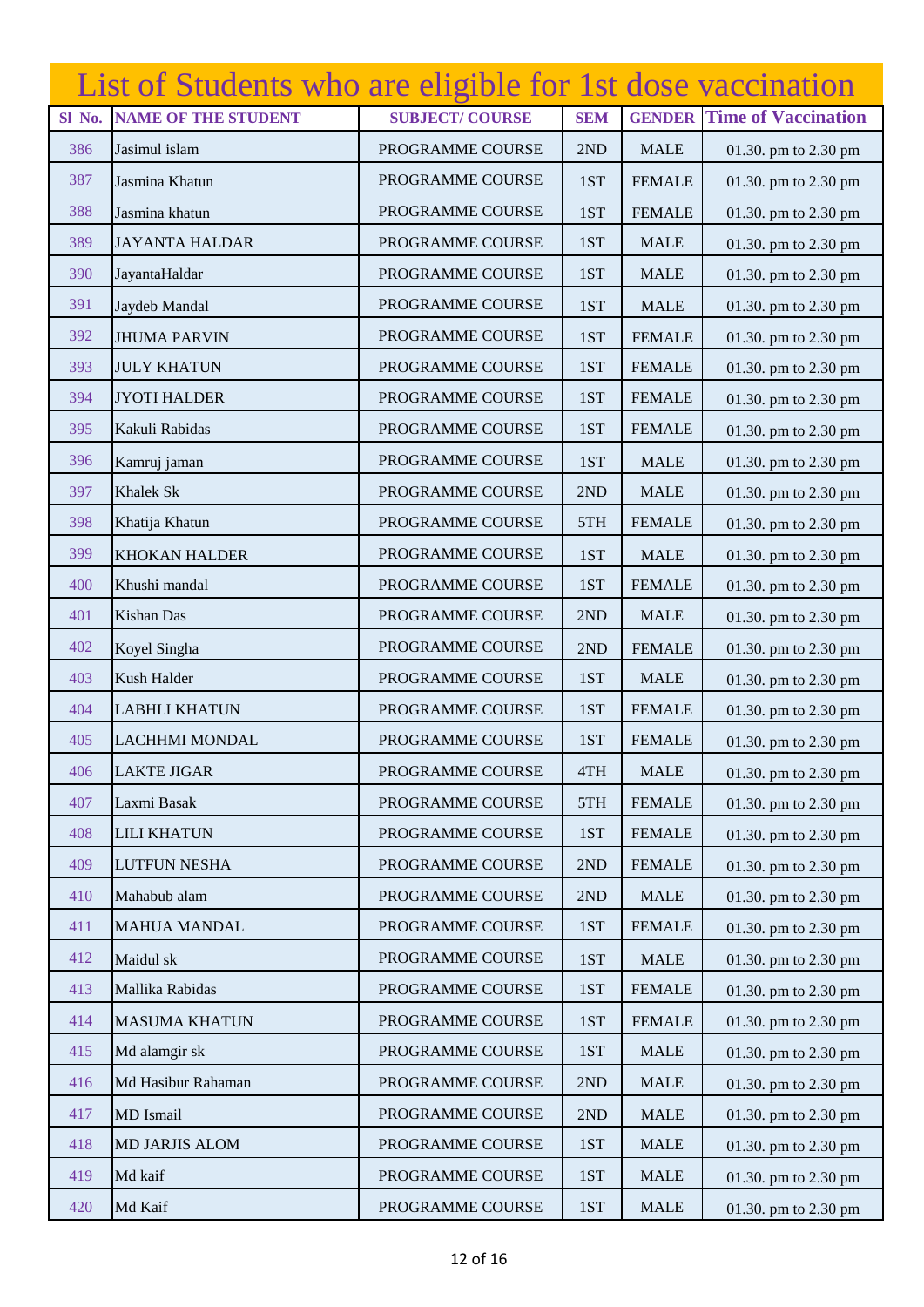|        | List of Students who are eligible for 1st dose vaccination |                       |            |               |                            |
|--------|------------------------------------------------------------|-----------------------|------------|---------------|----------------------------|
| Sl No. | <b>NAME OF THE STUDENT</b>                                 | <b>SUBJECT/COURSE</b> | <b>SEM</b> | <b>GENDER</b> | <b>Time of Vaccination</b> |
| 421    | <b>MD MASUM SK</b>                                         | PROGRAMME COURSE      | 1ST        | <b>MALE</b>   | 01.30. pm to 2.30 pm       |
| 422    | Md Royel Hossain                                           | PROGRAMME COURSE      | 1ST        | <b>MALE</b>   | 01.30. pm to 2.30 pm       |
| 423    | Md shah sekandar                                           | PROGRAMME COURSE      | 2ND        | <b>MALE</b>   | 01.30. pm to 2.30 pm       |
| 424    | <b>MD. AKLASUR RAHAMAN</b>                                 | PROGRAMME COURSE      | 1ST        | <b>MALE</b>   | 01.30. pm to 2.30 pm       |
| 425    | Mentu Mandal                                               | PROGRAMME COURSE      | 1ST        | <b>MALE</b>   | 01.30. pm to 2.30 pm       |
| 426    | Monika mandal                                              | PROGRAMME COURSE      | 4TH        | <b>FEMALE</b> | 01.30. pm to 2.30 pm       |
| 427    | Monirul islam                                              | PROGRAMME COURSE      | 2ND        | <b>MALE</b>   | 01.30. pm to 2.30 pm       |
| 428    | Mosabber ali                                               | PROGRAMME COURSE      | 1ST        | <b>MALE</b>   | 01.30. pm to 2.30 pm       |
| 429    | Mosaraf ansari                                             | PROGRAMME COURSE      | 1ST        | <b>MALE</b>   | 01.30. pm to 2.30 pm       |
| 430    | Mosaraf ansari                                             | PROGRAMME COURSE      | 1ST        | <b>MALE</b>   | 01.30. pm to 2.30 pm       |
| 431    | Mosaraf sk                                                 | PROGRAMME COURSE      | 1ST        | <b>MALE</b>   | 01.30. pm to 2.30 pm       |
| 432    | Mostafijur Rahaman                                         | PROGRAMME COURSE      | 1ST        | <b>MALE</b>   | 01.30. pm to 2.30 pm       |
| 433    | <b>MOSTAKIM SK</b>                                         | PROGRAMME COURSE      | 4TH        | <b>MALE</b>   | 01.30. pm to 2.30 pm       |
| 434    | Motasim sk                                                 | PROGRAMME COURSE      | 1ST        | <b>MALE</b>   | 01.30. pm to 2.30 pm       |
| 435    | Motiur Rahaman                                             | PROGRAMME COURSE      | 1ST        | <b>MALE</b>   | 01.30. pm to 2.30 pm       |
| 436    | <b>MOUMITA BISWAS</b>                                      | PROGRAMME COURSE      | 1ST        | <b>FEMALE</b> | 01.30. pm to 2.30 pm       |
| 437    | Moumita Chowdhury                                          | PROGRAMME COURSE      | 1ST        | <b>FEMALE</b> | 01.30. pm to 2.30 pm       |
| 438    | Moumita Mandal                                             | PROGRAMME COURSE      | 1ST        | <b>FEMALE</b> | 01.30. pm to 2.30 pm       |
| 439    | Mursheda sultana                                           | PROGRAMME COURSE      | 1ST        | <b>FEMALE</b> | 01.30. pm to 2.30 pm       |
| 440    | <b>MUSFERA KHATUN</b>                                      | PROGRAMME COURSE      | 1ST        | <b>FEMALE</b> | 01.30. pm to 2.30 pm       |
| 441    | Nafisa khatun                                              | PROGRAMME COURSE      | 1ST        | <b>FEMALE</b> | 01.30. pm to 2.30 pm       |
| 442    | <b>NAICY PARVIN</b>                                        | PROGRAMME COURSE      | 1ST        | <b>FEMALE</b> | 01.30. pm to 2.30 pm       |
| 443    | Naina Khatun                                               | PROGRAMME COURSE      | 1ST        | <b>FEMALE</b> | 01.30. pm to 2.30 pm       |
| 444    | Najme Alam                                                 | PROGRAMME COURSE      | 1ST        | <b>MALE</b>   | 01.30. pm to 2.30 pm       |
| 445    | <b>NARJINA KHATUN</b>                                      | PROGRAMME COURSE      | 1ST        | <b>FEMALE</b> | 01.30. pm to 2.30 pm       |
| 446    | Narsima Khatun                                             | PROGRAMME COURSE      | 1ST        | <b>FEMALE</b> | 01.30. pm to 2.30 pm       |
| 447    | <b>NASFA KHATUN</b>                                        | PROGRAMME COURSE      | 2ND        | <b>FEMALE</b> | 01.30. pm to 2.30 pm       |
| 448    | Nashrin khatun                                             | PROGRAMME COURSE      | 1ST        | <b>FEMALE</b> | 01.30. pm to 2.30 pm       |
| 449    | Nayan mahato                                               | PROGRAMME COURSE      | 1ST        | <b>MALE</b>   | 01.30. pm to 2.30 pm       |
| 450    | NEHERUDDIN MOMIN                                           | PROGRAMME COURSE      | 1ST        | <b>MALE</b>   | 01.30. pm to 2.30 pm       |
| 451    | Nesmauddin Sk                                              | PROGRAMME COURSE      | 2ND        | <b>MALE</b>   | 01.30. pm to 2.30 pm       |
| 452    | Nijan Mandal                                               | PROGRAMME COURSE      | 1ST        | <b>MALE</b>   | 01.30. pm to 2.30 pm       |
| 453    | Nikita sardar                                              | PROGRAMME COURSE      | 1ST        | <b>MALE</b>   | 01.30. pm to 2.30 pm       |
| 454    | Nirmo mandal                                               | PROGRAMME COURSE      | 1ST        | <b>MALE</b>   | 01.30. pm to 2.30 pm       |
| 455    | Nisha khatun                                               | PROGRAMME COURSE      | 4TH        | <b>FEMALE</b> | 01.30. pm to 2.30 pm       |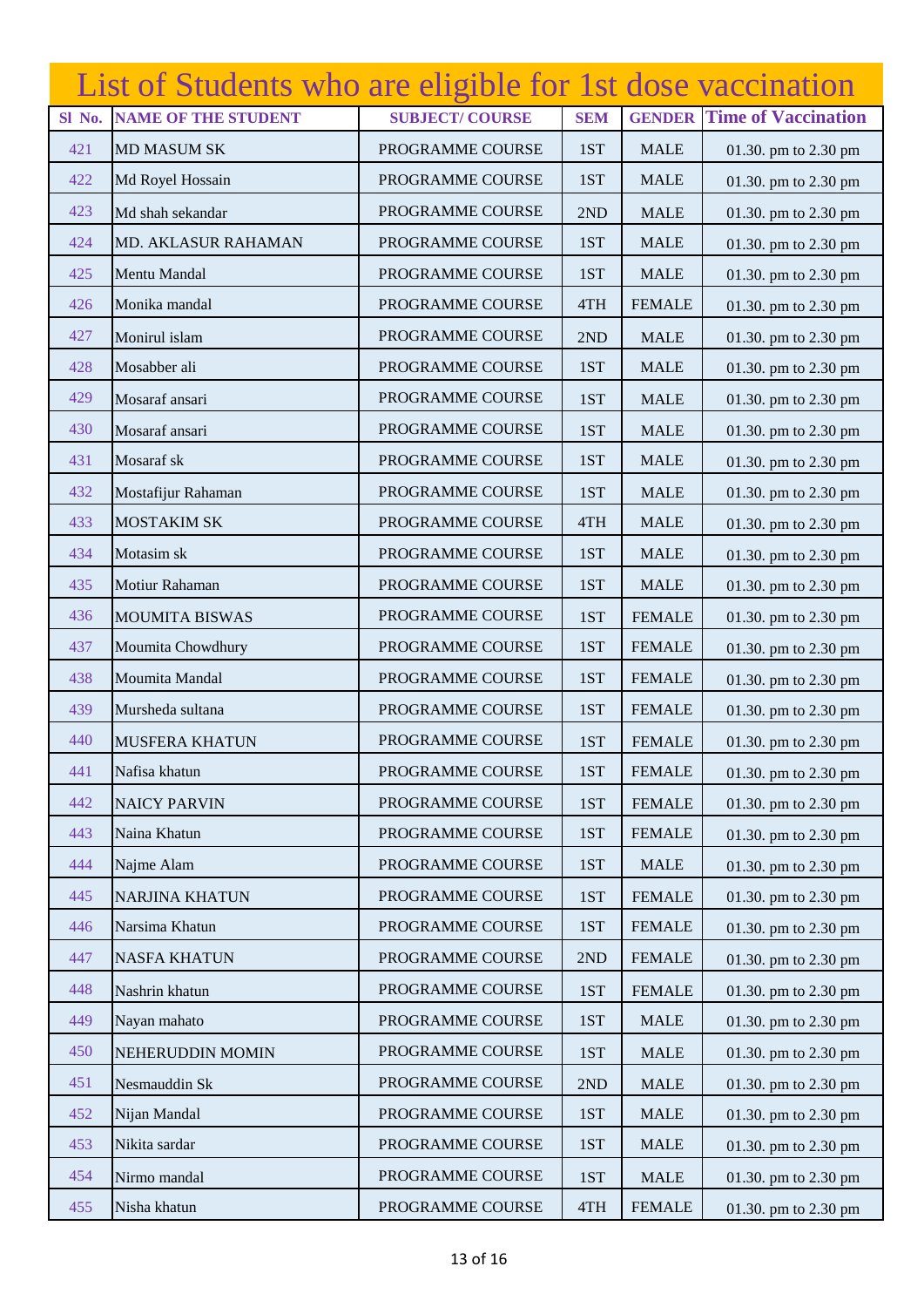|        | List of Students who are eligible for 1st dose vaccination |                       |            |               |                            |
|--------|------------------------------------------------------------|-----------------------|------------|---------------|----------------------------|
| Sl No. | <b>NAME OF THE STUDENT</b>                                 | <b>SUBJECT/COURSE</b> | <b>SEM</b> | <b>GENDER</b> | <b>Time of Vaccination</b> |
| 456    | Nomita halder                                              | PROGRAMME COURSE      | 1ST        | <b>FEMALE</b> | 01.30. pm to 2.30 pm       |
| 457    | Nurnehar khatun                                            | PROGRAMME COURSE      | 1ST        | <b>FEMALE</b> | 01.30. pm to 2.30 pm       |
| 458    | Nurtaj Khatun                                              | PROGRAMME COURSE      | 1ST        | <b>FEMALE</b> | 01.30. pm to 2.30 pm       |
| 459    | Ohiduj jaman                                               | PROGRAMME COURSE      | 1ST        | <b>MALE</b>   | 01.30. pm to 2.30 pm       |
| 460    | Parvez alam                                                | PROGRAMME COURSE      | 1ST        | <b>MALE</b>   | 01.30. pm to 2.30 pm       |
| 461    | PAYEL KHATUN                                               | PROGRAMME COURSE      | 1ST        | <b>FEMALE</b> | 01.30. pm to 2.30 pm       |
| 462    | <b>POLY HALDER</b>                                         | PROGRAMME COURSE      | 1ST        | <b>FEMALE</b> | 02.30 pm to 03.30 pm       |
| 463    | <b>Pradip Das</b>                                          | PROGRAMME COURSE      | 1ST        | <b>MALE</b>   | 02.30 pm to 03.30 pm       |
| 464    | <b>PRAVASH HALDAR</b>                                      | PROGRAMME COURSE      | 1ST        | <b>MALE</b>   | 02.30 pm to 03.30 pm       |
| 465    | Puja Halder                                                | PROGRAMME COURSE      | 1ST        | <b>FEMALE</b> | 02.30 pm to 03.30 pm       |
| 466    | Rahaman Sk                                                 | PROGRAMME COURSE      | 2ND        | <b>MALE</b>   | 02.30 pm to 03.30 pm       |
| 467    | <b>Rahul Halder</b>                                        | PROGRAMME COURSE      | 1ST        | <b>MALE</b>   | 02.30 pm to 03.30 pm       |
| 468    | <b>RAJIYA SULTANA</b>                                      | PROGRAMME COURSE      | 4TH        | <b>FEMALE</b> | 02.30 pm to 03.30 pm       |
| 469    | Rakib hossain                                              | PROGRAMME COURSE      | 1ST        | <b>MALE</b>   | 02.30 pm to 03.30 pm       |
| 470    | <b>Rakib Hossain</b>                                       | PROGRAMME COURSE      | 1ST        | <b>MALE</b>   | 02.30 pm to 03.30 pm       |
| 471    | <b>Rakim sk</b>                                            | PROGRAMME COURSE      | 1ST        | <b>MALE</b>   | 02.30 pm to 03.30 pm       |
| 472    | Rakiul islam                                               | PROGRAMME COURSE      | 1ST        | <b>MALE</b>   | 02.30 pm to 03.30 pm       |
| 473    | Ramij Raja                                                 | PROGRAMME COURSE      | 1ST        | <b>MALE</b>   | 02.30 pm to 03.30 pm       |
| 474    | Rani khatun                                                | PROGRAMME COURSE      | 4TH        | <b>FEMALE</b> | 02.30 pm to 03.30 pm       |
| 475    | <b>Ranjit Das</b>                                          | PROGRAMME COURSE      | 1ST        | <b>MALE</b>   | 02.30 pm to 03.30 pm       |
| 476    | Rasel sk                                                   | PROGRAMME COURSE      | 1ST        | <b>MALE</b>   | 02.30 pm to 03.30 pm       |
| 477    | <b>REBINA KHATUN</b>                                       | PROGRAMME COURSE      | 1ST        | <b>FEMALE</b> | 02.30 pm to 03.30 pm       |
| 478    | <b>REKHA KHATUN</b>                                        | PROGRAMME COURSE      | 1ST        | <b>FEMALE</b> | 02.30 pm to 03.30 pm       |
| 479    | Riaj Alam                                                  | PROGRAMME COURSE      | 1ST        | <b>MALE</b>   | 02.30 pm to 03.30 pm       |
| 480    | Rimpa chowdhury                                            | PROGRAMME COURSE      | 1ST        | <b>FEMALE</b> | 02.30 pm to 03.30 pm       |
| 481    | <b>Rimpa Das</b>                                           | PROGRAMME COURSE      | 1ST        | <b>FEMALE</b> | 02.30 pm to 03.30 pm       |
| 482    | Rimpa khatun                                               | PROGRAMME COURSE      | 1ST        | <b>FEMALE</b> | 02.30 pm to 03.30 pm       |
| 483    | Riya mandal                                                | PROGRAMME COURSE      | 1ST        | <b>FEMALE</b> | 02.30 pm to 03.30 pm       |
| 484    | Riya Mandal                                                | PROGRAMME COURSE      | 1ST        | <b>FEMALE</b> | 02.30 pm to 03.30 pm       |
| 485    | <b>Rohit Sk</b>                                            | PROGRAMME COURSE      | 2ND        | <b>MALE</b>   | 02.30 pm to 03.30 pm       |
| 486    | Rojina Aktar                                               | PROGRAMME COURSE      | 2ND        | <b>FEMALE</b> | 02.30 pm to 03.30 pm       |
| 487    | Roshnara Khatun                                            | PROGRAMME COURSE      | 5TH        | <b>FEMALE</b> | 02.30 pm to 03.30 pm       |
| 488    | <b>ROSNI KHATUN</b>                                        | PROGRAMME COURSE      | 2ND        | <b>FEMALE</b> | 02.30 pm to 03.30 pm       |
| 489    | Rubi khatun                                                | PROGRAMME COURSE      | 4TH        | <b>FEMALE</b> | 02.30 pm to 03.30 pm       |
| 490    | Rubina khatun                                              | PROGRAMME COURSE      | 1ST        | <b>FEMALE</b> | 02.30 pm to 03.30 pm       |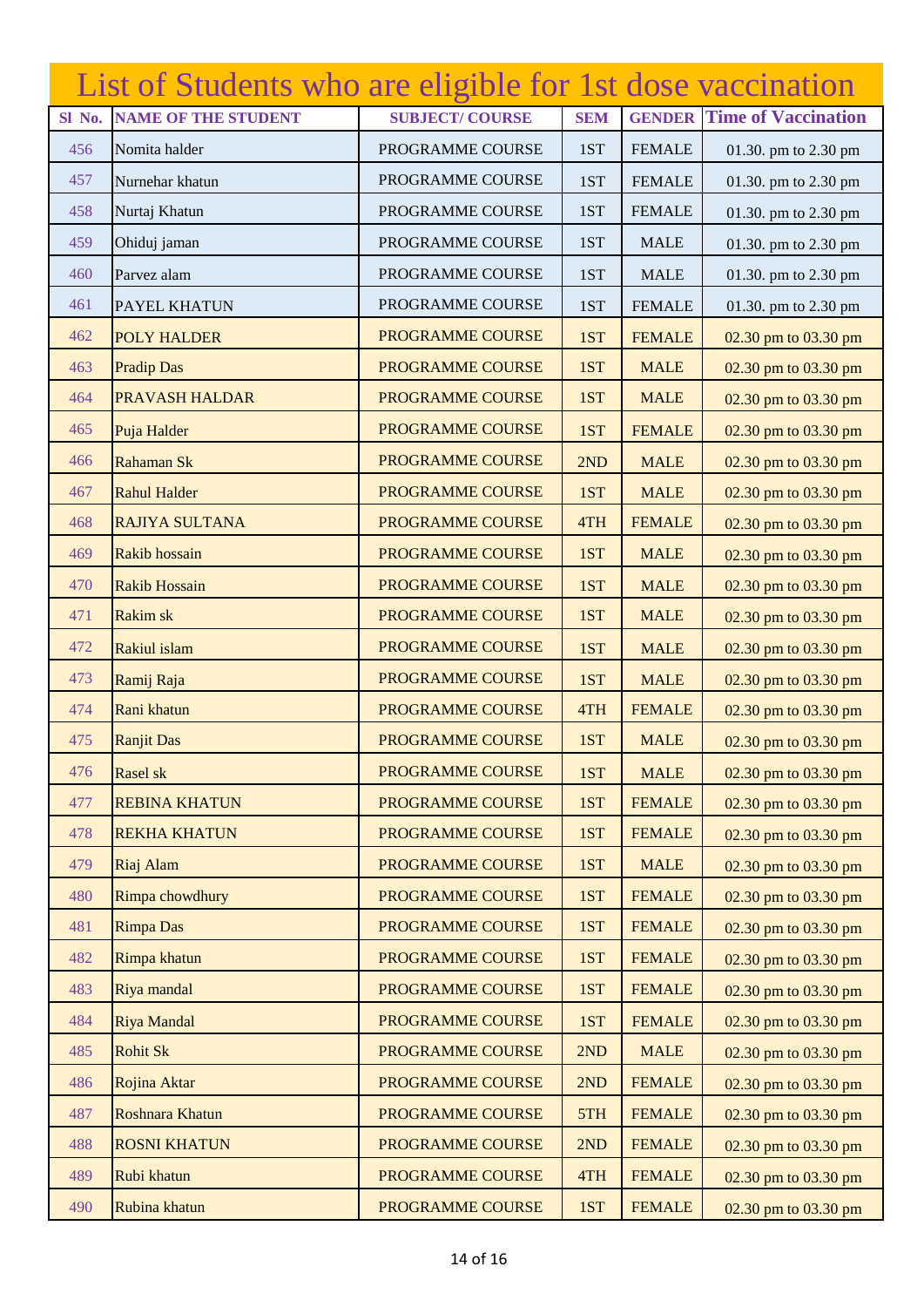|        | List of Students who are eligible for 1st dose vaccination |                       |            |               |                            |
|--------|------------------------------------------------------------|-----------------------|------------|---------------|----------------------------|
| Sl No. | <b>NAME OF THE STUDENT</b>                                 | <b>SUBJECT/COURSE</b> | <b>SEM</b> | <b>GENDER</b> | <b>Time of Vaccination</b> |
| 491    | <b>RUKSANA KHATUN</b>                                      | PROGRAMME COURSE      | 1ST        | <b>FEMALE</b> | 02.30 pm to 03.30 pm       |
| 492    | Ruktara khatun                                             | PROGRAMME COURSE      | 1ST        | <b>FEMALE</b> | 02.30 pm to 03.30 pm       |
| 493    | <b>Rumiz sk</b>                                            | PROGRAMME COURSE      | 1ST        | <b>MALE</b>   | 02.30 pm to 03.30 pm       |
| 494    | Sabana Yeasmin                                             | PROGRAMME COURSE      | 1ST        | <b>FEMALE</b> | 02.30 pm to 03.30 pm       |
| 495    | <b>SABNAM PARVIN</b>                                       | PROGRAMME COURSE      | 1ST        | <b>FEMALE</b> | 02.30 pm to 03.30 pm       |
| 496    | Sahiba khatun                                              | PROGRAMME COURSE      | 1ST        | <b>FEMALE</b> | 02.30 pm to 03.30 pm       |
| 497    | Sahil Sk                                                   | PROGRAMME COURSE      | 1ST        | <b>MALE</b>   | 02.30 pm to 03.30 pm       |
| 498    | Sahina Khatun                                              | PROGRAMME COURSE      | 1ST        | <b>FEMALE</b> | 02.30 pm to 03.30 pm       |
| 499    | <b>Sakhina Parveen</b>                                     | PROGRAMME COURSE      | 1ST        | <b>FEMALE</b> | 02.30 pm to 03.30 pm       |
| 500    | Salma khatun                                               | PROGRAMME COURSE      | 1ST        | <b>FEMALE</b> | 02.30 pm to 03.30 pm       |
| 501    | Samim Aktar Islam                                          | PROGRAMME COURSE      | 1ST        | <b>MALE</b>   | 02.30 pm to 03.30 pm       |
| 502    | <b>SAMIMA KHATUN</b>                                       | PROGRAMME COURSE      | 1ST        | <b>FEMALE</b> | 02.30 pm to 03.30 pm       |
| 503    | Samir Haldar                                               | PROGRAMME COURSE      | 1ST        | <b>MALE</b>   | 02.30 pm to 03.30 pm       |
| 504    | <b>SAMIR PRAMANIK</b>                                      | PROGRAMME COURSE      | 2ND        | <b>MALE</b>   | 02.30 pm to 03.30 pm       |
| 505    | Samsedakhatun                                              | PROGRAMME COURSE      | 1ST        | <b>FEMALE</b> | 02.30 pm to 03.30 pm       |
| 506    | Samsina khatun                                             | PROGRAMME COURSE      | 1ST        | <b>FEMALE</b> | 02.30 pm to 03.30 pm       |
| 507    | <b>Samuel Hansda</b>                                       | PROGRAMME COURSE      | 1ST        | <b>MALE</b>   | 02.30 pm to 03.30 pm       |
| 508    | Sanaulla sk                                                | PROGRAMME COURSE      | 1ST        | <b>MALE</b>   | 02.30 pm to 03.30 pm       |
| 509    | Sariful Hossain                                            | PROGRAMME COURSE      | 1ST        | <b>MALE</b>   | 02.30 pm to 03.30 pm       |
| 510    | <b>SARMIN KHATUN</b>                                       | PROGRAMME COURSE      | 1ST        | <b>FEMALE</b> | 02.30 pm to 03.30 pm       |
| 511    | <b>SARMIN SULTANA</b>                                      | PROGRAMME COURSE      | 1ST        | <b>FEMALE</b> | 02.30 pm to 03.30 pm       |
| 512    | Seauty mandal                                              | PROGRAMME COURSE      | 1ST        | <b>FEMALE</b> | 02.30 pm to 03.30 pm       |
| 513    | Sebina khatun                                              | PROGRAMME COURSE      | 1ST        | <b>FEMALE</b> | 02.30 pm to 03.30 pm       |
| 514    | <b>Sefaur Rahaman</b>                                      | PROGRAMME COURSE      | 1ST        | <b>MALE</b>   | 02.30 pm to 03.30 pm       |
| 515    | Serina khatun                                              | PROGRAMME COURSE      | 1ST        | <b>FEMALE</b> | 02.30 pm to 03.30 pm       |
| 516    | Setabul sk                                                 | PROGRAMME COURSE      | 1ST        | <b>MALE</b>   | 02.30 pm to 03.30 pm       |
| 517    | Shahnowaz sk                                               | PROGRAMME COURSE      | 1ST        | <b>MALE</b>   | 02.30 pm to 03.30 pm       |
| 518    | <b>SHILPA HALDER</b>                                       | PROGRAMME COURSE      | 1ST        | <b>FEMALE</b> | 02.30 pm to 03.30 pm       |
| 519    | Simpi khatun                                               | PROGRAMME COURSE      | 1ST        | <b>FEMALE</b> | 02.30 pm to 03.30 pm       |
| 520    | Soleman sk                                                 | PROGRAMME COURSE      | 2ND        | <b>MALE</b>   | 02.30 pm to 03.30 pm       |
| 521    | <b>SOMA CHOWDHURY</b>                                      | PROGRAMME COURSE      | 1ST        | <b>FEMALE</b> | 02.30 pm to 03.30 pm       |
| 522    | Sonia khatun                                               | PROGRAMME COURSE      | 1ST        | <b>FEMALE</b> | 02.30 pm to 03.30 pm       |
| 523    | Sourav singha                                              | PROGRAMME COURSE      | 4TH        | <b>MALE</b>   | 02.30 pm to 03.30 pm       |
| 524    | Subhajit sarkar                                            | PROGRAMME COURSE      | 5TH        | <b>MALE</b>   | 02.30 pm to 03.30 pm       |
| 525    | Subhodeep chakraborty                                      | PROGRAMME COURSE      | 2ND        | <b>MALE</b>   | 02.30 pm to 03.30 pm       |